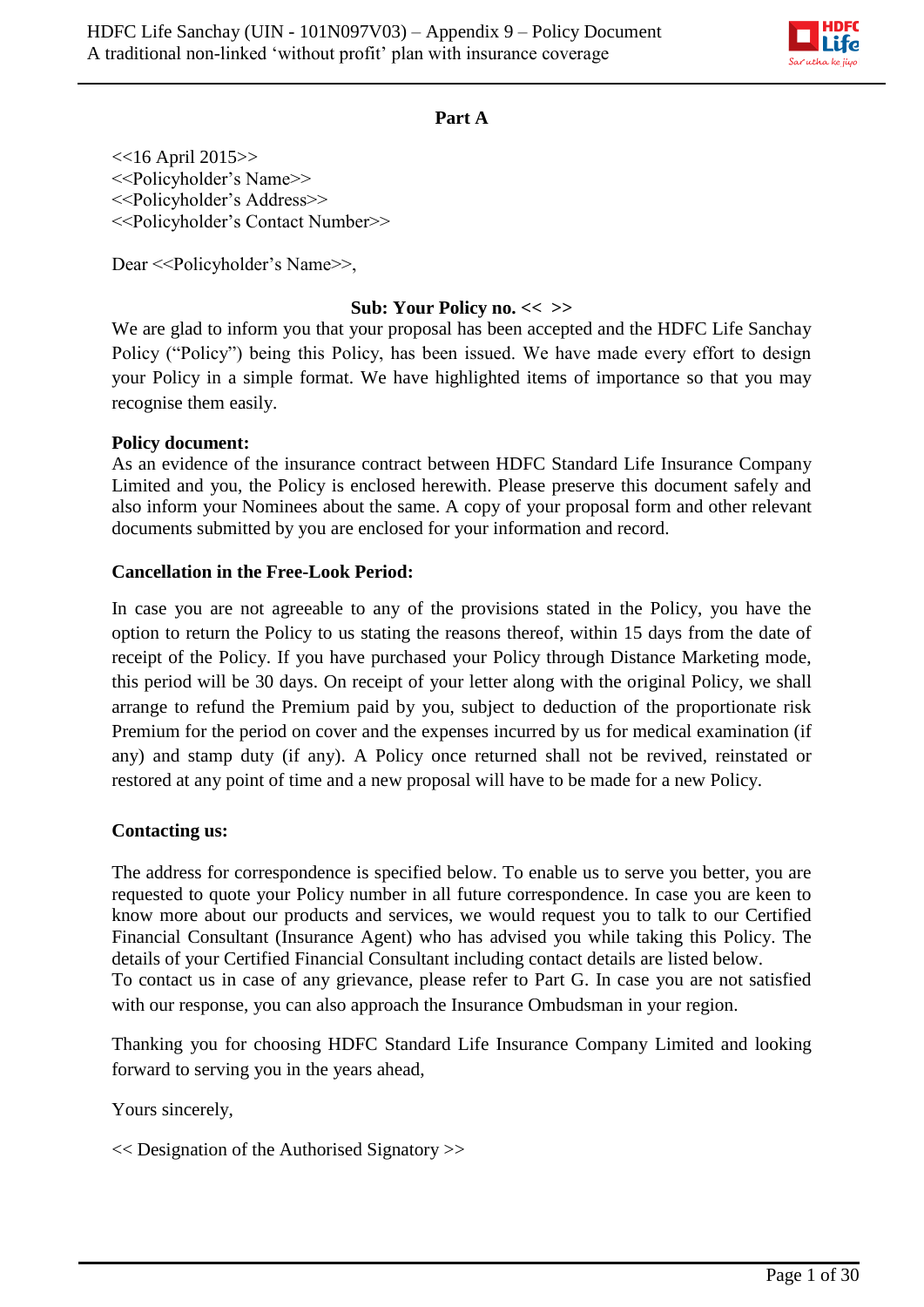

Branch Address: <<Branch Address>> Agency Code: <<Agency Code>> Agency Name: <<Agency Name>> Agency Telephone Number: <<Agency mobile & landline number>> Agency Contact Details: <<Agency address>>

Address for Correspondence: HDFC Standard Life Insurance Company Limited, 11<sup>th</sup> Floor Lodha Excelus, Apollo Mills Compound, N.M. Joshi Marg, Mahalaxmi, Mumbai-400011. Registered Office: HDFC Standard Life Insurance Company Limited, Lodha Excelus, 13<sup>th</sup> Floor, Apollo Mills Compound, Mahalaxmi, Mumbai- 400 011. Helpline number: 18602679999 (Local charges apply)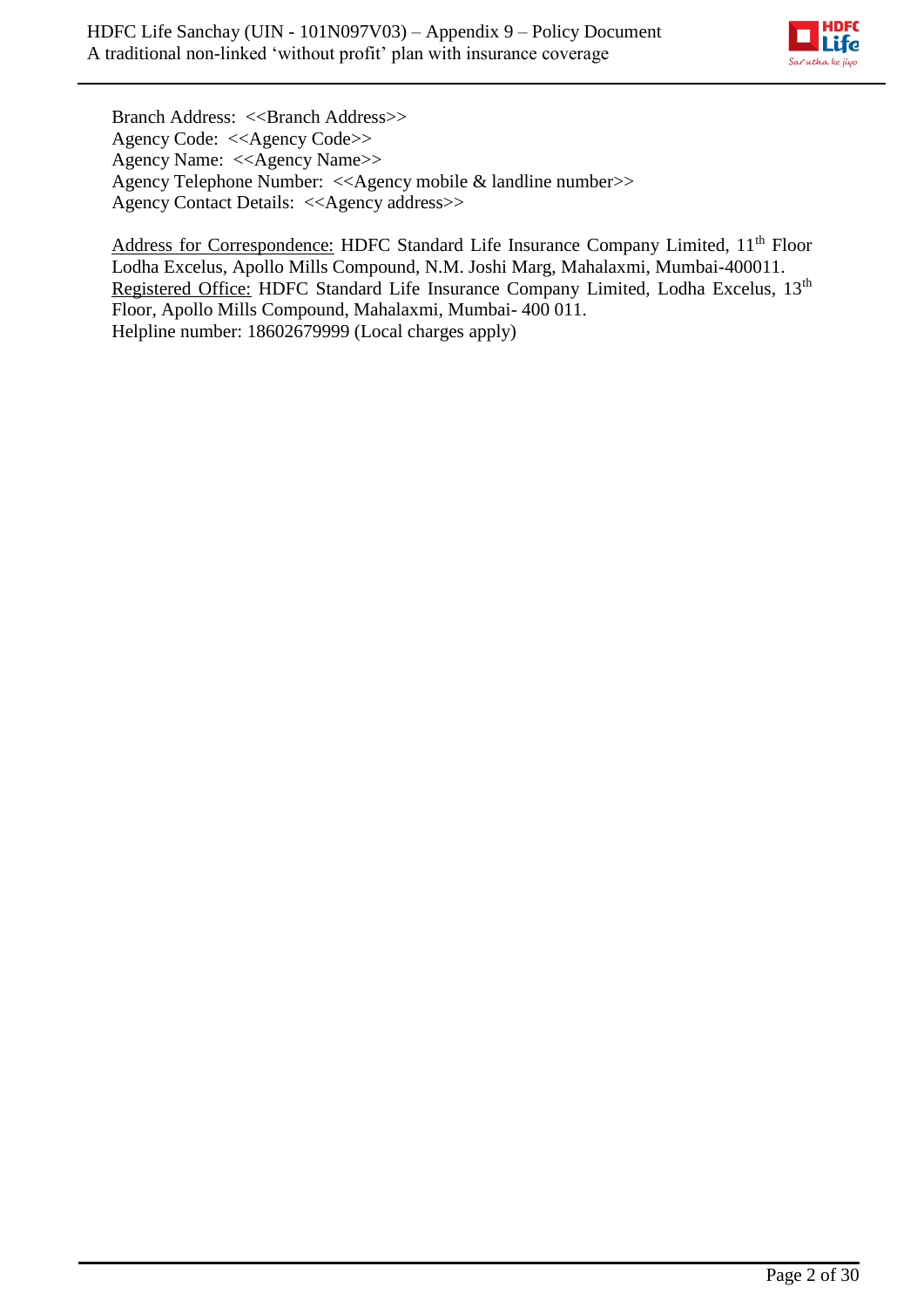

## **POLICY DOCUMENT- HDFC Life Sanchay**

#### **Unique Identification Number: <<101N097V03>>**

Your Policy is a non-participating non-linked protection-cum-savings limited pay policy. This document is the evidence of a contract between HDFC Standard Life Insurance Company Limited and the Policyholder as described in the Policy Schedule given below. This Policy is based on the proposal made by the within named Policyholder and submitted to the Company along with the required documents, declarations, statements, any response given to Short Medical Questionnaire (SMQ) by the Life Assured, applicable medical evidence and other information received by the Company from the Policyholder, Life Assured or on behalf of the Policyholder ("Proposal"). This Policy is effective upon receipt and realisation, by the Company, of the consideration payable as First Premium under the Policy. This Policy is written under and will be governed by the applicable laws in force in India and all Premiums and Benefits are expressed and payable in Indian Rupees.

#### **POLICY SCHEDULE**

**Policy number: << >> Client ID: << >>**

| <b>Policyholder Details</b>           |                                                                |
|---------------------------------------|----------------------------------------------------------------|
| <b>Name</b>                           | $<<$ >>                                                        |
| <b>Address</b>                        | $<<$ >>                                                        |
| <b>Life Assured Details</b>           |                                                                |
| <b>Name</b>                           | $<<$ >>                                                        |
| <b>Date of Birth</b>                  | << dd/mm/yyyy >>                                               |
| Age on the Date of Risk               | $<<$ >> years                                                  |
| <b>Commencement</b>                   |                                                                |
| <b>Age Admitted</b>                   | $<<$ Yes/No>>                                                  |
| <b>Policy Details</b>                 |                                                                |
| <b>Date of Commencement of Policy</b> | $<<$ Date>>                                                    |
| <b>Date of Risk Commencement</b>      | $<<$ RCD $>>$                                                  |
| Date of Issue/Inception of Policy     | << First Issue Date>>                                          |
| <b>Premium Due Date(s)</b>            | $\overline{\left\langle \right\langle \right\rangle}$ /month>> |
| <b>Sum Assured on Maturity</b>        | $Rs. \ll \gg$                                                  |
| <b>Sum Assured on Death</b>           | $Rs. \ll \gg$                                                  |
| <b>Guaranteed Additions</b>           | <<8/9>> % p.a. of Sum Assured on Maturity                      |
| <b>Annualised Premium</b>             | $Rs. \ll \gg>$                                                 |
| <b>Policy Term</b>                    | $<<$ >> years                                                  |
| <b>Premium Paying Term</b>            | $<<$ >> years                                                  |
| <b>Frequency of Premium Payment</b>   | << Annual/Half-yearly/ Quarterly/ Monthly >>                   |
| <b>Premium per Frequency of</b>       | $Rs. \ll \gg$                                                  |
| <b>Premium Payment</b>                |                                                                |
| <b>Underwriting Extra Premium per</b> | $Rs. \ll \gg$                                                  |
| <b>Frequency of Premium Payment</b>   |                                                                |
| <b>Total Premium per Frequency of</b> | $\mathrm{Rs.} \ll \gg$                                         |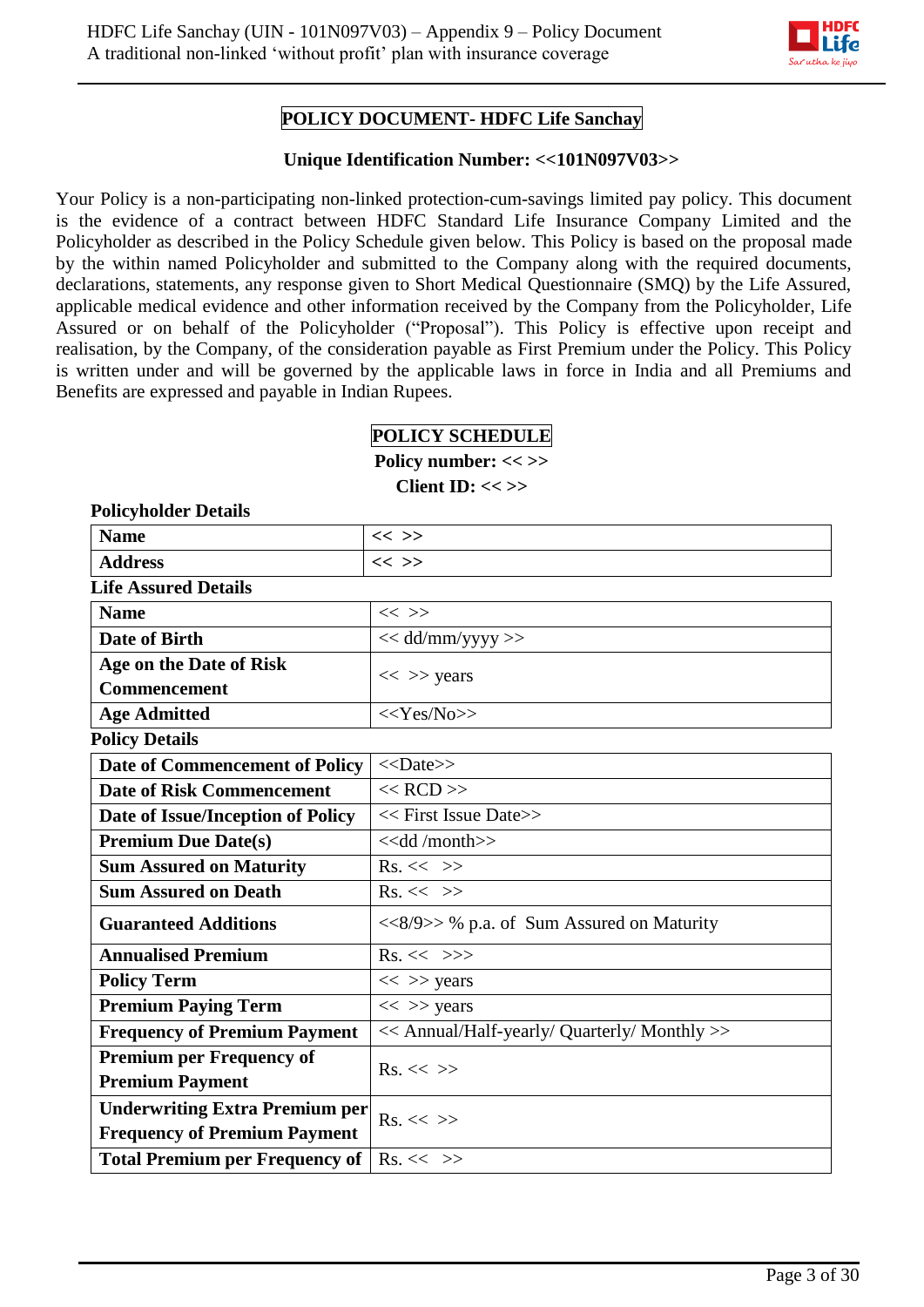

| <b>Premium Payment</b>             |                                                           |
|------------------------------------|-----------------------------------------------------------|
| <b>Grace Period</b>                | $<< 15$ (for Monthly mode) 30 (for other modes) $>>$ days |
| <b>Final Premium Due Date</b>      | $<<$ dd/mm/yyyy >>                                        |
| <b>Maturity Date</b>               | $<<$ dd/mm/yyyy >>                                        |
| Policy issued on the basis of      |                                                           |
| <b>Short Medical Questionnaire</b> | $<<$ Yes/No $>>$                                          |
| (SMO)                              |                                                           |

**Riders** 

| *******                  |                   |  |  |  |  |  |
|--------------------------|-------------------|--|--|--|--|--|
| <b>Rider Name</b>        | $<<$ $>>$         |  |  |  |  |  |
| <b>Rider Term</b>        | $\iff$ vears      |  |  |  |  |  |
| <b>Rider Sum Assured</b> | $\text{Rs.}<<$ >> |  |  |  |  |  |

The Premium amount is excluding any applicable Taxes and levies leviable on the Premium. Amount of Taxes and levies will be charged at actuals as per prevalent rate.

## **NOMINATION SCHEDULE**

| <b>Nominee's Name</b>           | $<<$ Nominee-1 $>>$ | $<<$ Nominee-2 $>>$ |
|---------------------------------|---------------------|---------------------|
| <b>Date of Birth of Nominee</b> | $<<$ dd/mm/yyyy >>  | $<<$ dd/mm/yyyy >>  |
| <b>Nomination Percentage</b>    | $<<$ >> %           | $<<$ >> %           |
| <b>Nominee's Address</b>        | $<<$ $>>$           | $<<$ $>>$           |
| <b>Appointee's Name</b>         |                     |                     |
| (Applicable where the Nominee)  | $<<$ >>             |                     |
| is a minor)                     |                     |                     |
| Date of Birth of Appointee      | $<<$ dd/mm/yyyy >>  |                     |
| <b>Appointee's Address</b>      | $<<$ >>             |                     |

Signed at Mumbai on  $\ll\gg$ For HDFC Standard Life Insurance Company Limited

Authorised Signatory

In case you notice any mistake, you may return the Policy document to us for necessary correction.

# **SPACE FOR ENDORSEMENTS**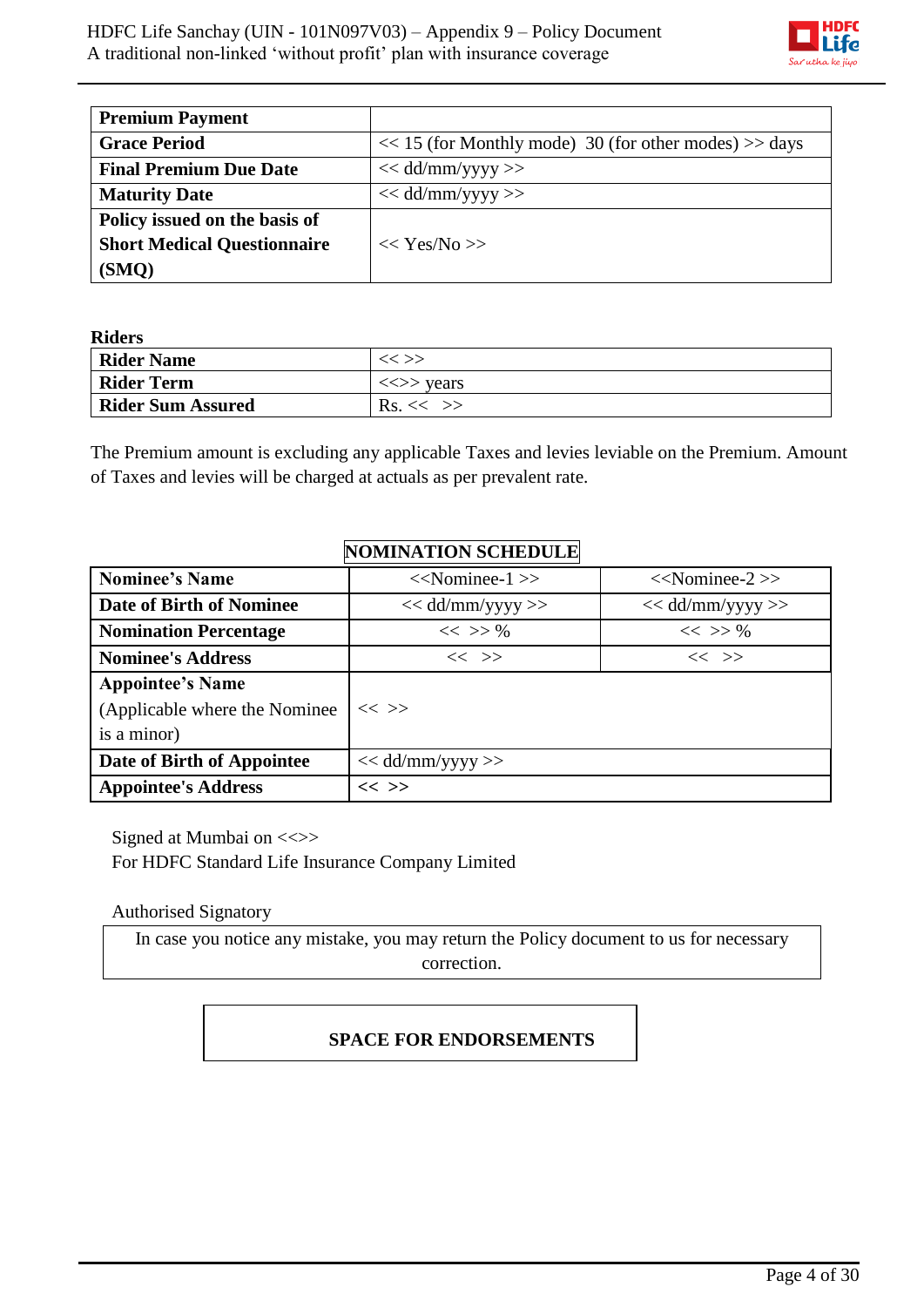

## **Part B (Definitions)**

In this Policy, the following definitions shall be applicable:

- 1) *Appointee –* means the person named by you and registered with us in accordance with the Nomination Schedule, who is authorized to receive the Death Benefit under this Policy on the death of the Life Assured while the Nominee is a minor;
- 2) *Assignee*  means the person to whom the rights and benefits under this Policy are transferred by virtue of assignment under section 38 of the Insurance Act, 1938, as amended from time to time;
- 3) *Authority/ IRDAI* means Insurance Regulatory and Development Authority of India;
- 4) *Company, company, Insurer, Us, us, We, we, Our, our means or refers to HDFC* Standard Life Insurance Company Limited.
- *5) Date of Risk Commencement -* means the date, as stated in the Policy Schedule, on which the insurance coverage under this Policy commences;
- *6) Frequency of Premium Payment* means the period, as stated in the Policy Schedule, between two consecutive Premium due dates for the Policy;
- 7) *Life Assured* means the person as stated in the Policy Schedule on whose life the contingent events have to occur for the Benefits to be payable. The Life Assured may be the Policyholder.
- 8) *Maturity Date* means the date stated in the Policy Schedule, on which the Policy Term expires and this Policy terminates;
- 9) *Nominee(s)*  means the person named by you and registered with us in accordance with the Nomination Schedule, who is authorized to receive the Death Benefit under this Policy, on the death of the Life Assured;
- 10) *Policy Anniversary*  means the annual anniversary of the Date of Risk Commencement;
- 11) *Policyholder, You, you, your* means or refers to the Policyholder stated in the Policy Schedule.
- 12) *Policy Term*  means the term of the Policy as stated in the Policy Schedule;
- 13) *Premium(s )* means an amount stated in the Policy Schedule, payable by you to us for every Policy Year by the due dates, and in the manner stated in the Policy Schedule, to secure the benefits under this Policy, excluding applicable taxes and levies;
- 14) *Premium Paying Term –* means the period as stated in the Policy Schedule, in years, over which Premiums are payable;
- 15) *Regulations* **–** means IRDAI (Non Linked Insurance Products) Regulations, 2013
- 16) *Revival of Policy* means restoration of the Policy, which was discontinued due to the non-payment of Premium, by the Company with all the benefits mentioned in the Policy document, with or without rider benefits, if any, upon the receipt of all the Premiums due and other charges/late fee, if any, as per the terms and conditions of the Policy, upon being satisfied as to the continued insurability of the insured/Policyholder on the basis of the information, documents and reports furnished by the Policyholder.
- 17) *Revival Period*  means the period of two consecutive years from the date of discontinuance of the Policy, during which period the Policyholder is entitled to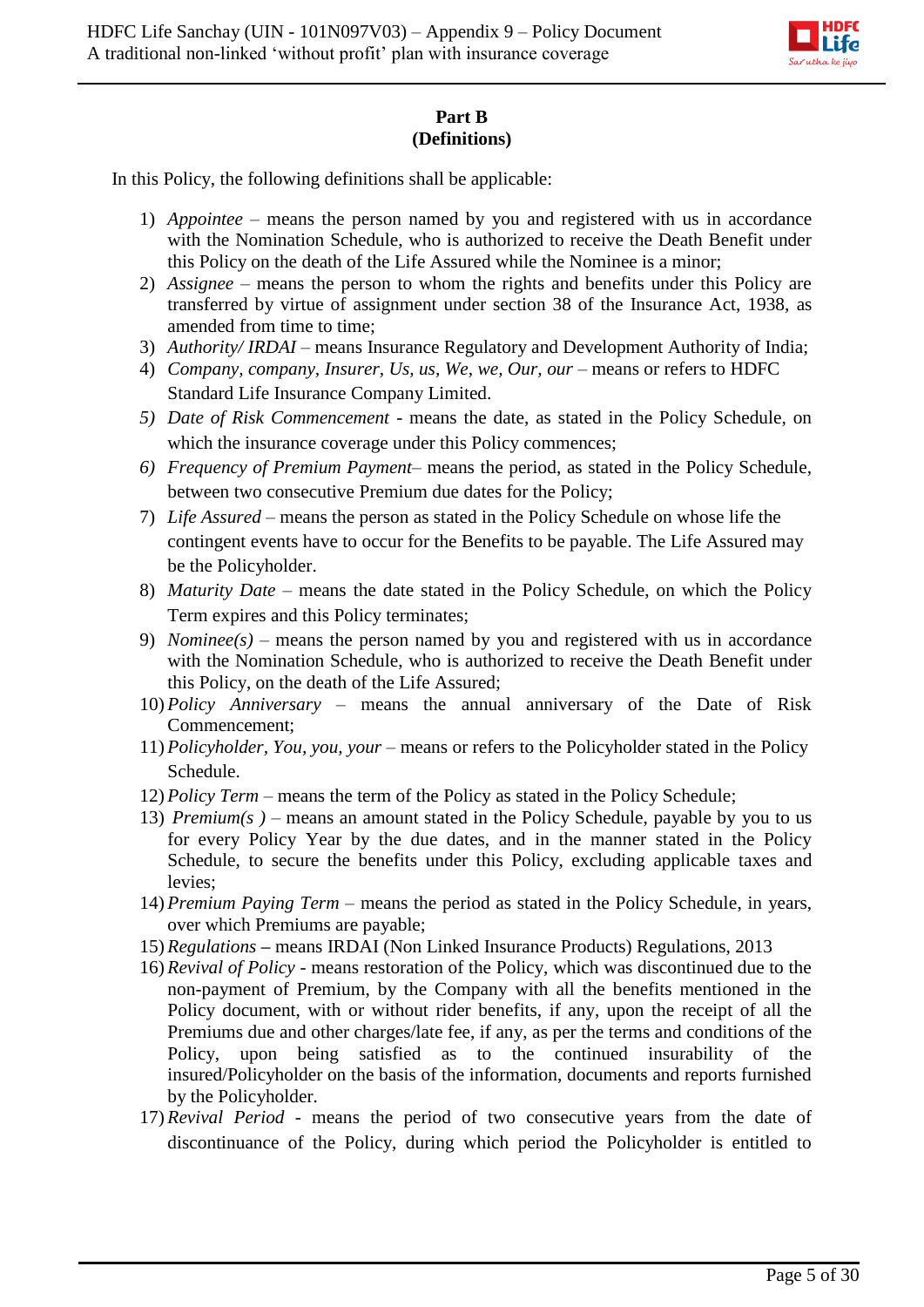

revive the Policy, which was discontinued due to the non-payment of Premium, in accordance with the terms of Revival of a Policy.

- 18) *Sum Assured on Death*  means the absolute amount of benefit which is guaranteed to become payable on death of the Life Assured as per the terms and conditions specified in the Policy.
- 19) *Sum Assured on Maturity* means the absolute amount of benefit which is guaranteed to be payable in the form of survival / maturity benefit during the Policy Term as per the terms and conditions specified in the Policy.
- 20) *Surrender* means complete withdrawal/ termination of the entire Policy.
- 21) *Surrender Value* means an amount, if any, that becomes payable in case of Surrender of the Policy in accordance with the terms and conditions of the Policy.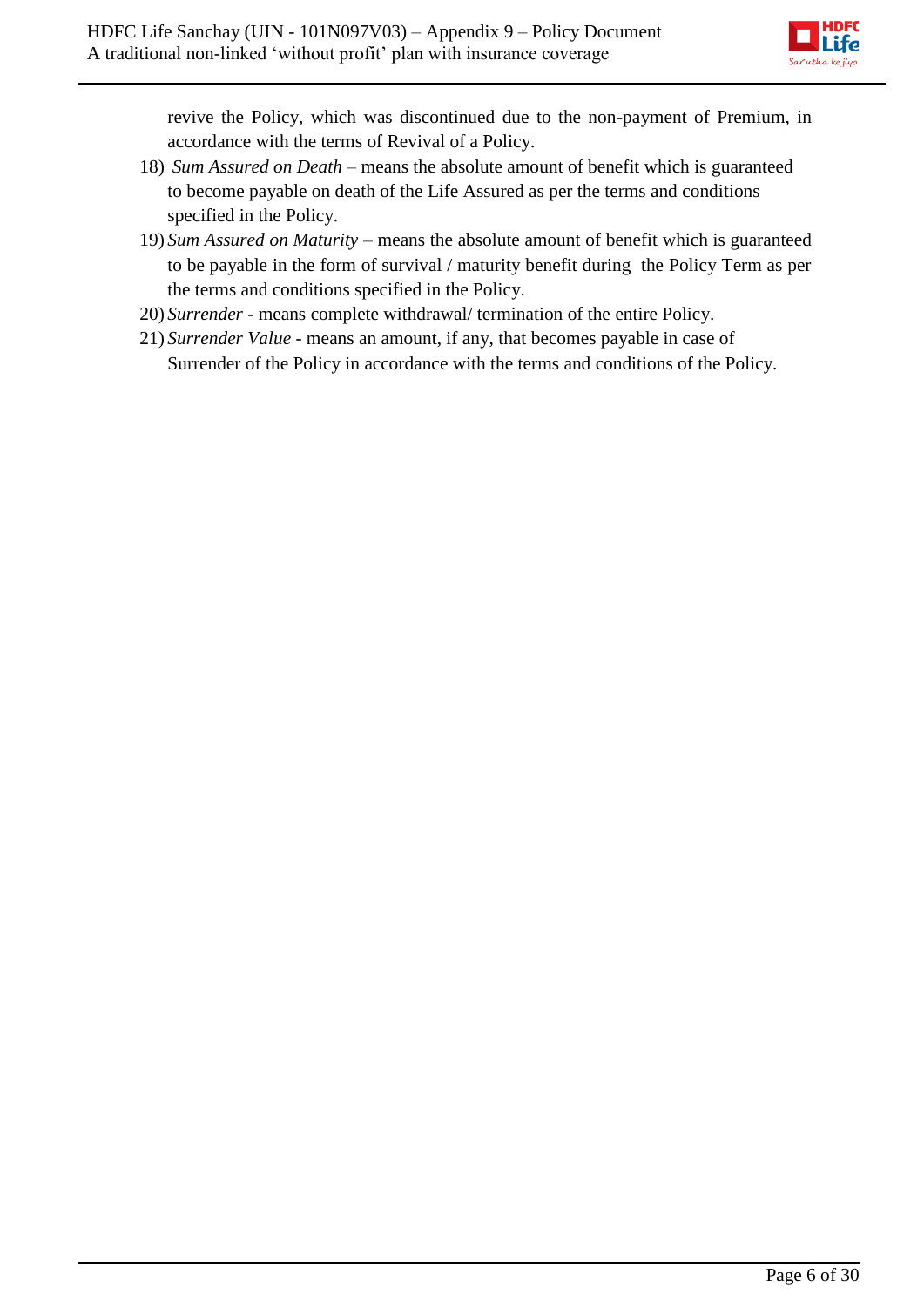

## **Part C**

## **Benefits**

## **1. Benefits:**

(1) *Maturity Benefit* – On survival of the Life Assured till the Maturity Date and provided all Premiums which have fallen due have been paid, the Maturity Benefit described below is payable.

Maturity Benefit is the aggregate of:

- (i) Sum Assured on Maturity, and
- (ii) Accrued Guaranteed Additions.

Maturity benefit as percentage of Sum Assured on Maturity as per term chosen is as follows:

| Policy<br>Term                                                               | 15                   | 16                   | 17                   | 18                   | 19                   | 20                   | 21                   | 22                   | 23                   | 24                   | 25                   |
|------------------------------------------------------------------------------|----------------------|----------------------|----------------------|----------------------|----------------------|----------------------|----------------------|----------------------|----------------------|----------------------|----------------------|
| Maturity<br>Benefit as<br>percentag<br>e of Sum<br>Assured<br>on<br>Maturity | 220<br>$\frac{0}{0}$ | 228<br>$\frac{6}{6}$ | 236<br>$\frac{0}{0}$ | 244<br>$\frac{6}{6}$ | 252<br>$\frac{0}{0}$ | 280<br>$\frac{0}{0}$ | 289<br>$\frac{0}{0}$ | 298<br>$\frac{0}{0}$ | 307<br>$\frac{0}{0}$ | 316<br>$\frac{6}{6}$ | 325<br>$\frac{0}{0}$ |

The maturity benefit is inclusive of Sum Assured on Maturity and Accrued Guaranteed Additions

- **2.** *Death Benefit* On death of the Life Assured before the Maturity Date and provided all Premiums which have fallen due have been paid, the death benefit amount payable shall be the aggregate of:
	- (i) Sum Assured on Death, and
	- (ii) Accrued Guaranteed Additions.

Sum Assured on Death shall be the higher of:

- (i) Sum Assured on Maturity,
- (ii) 105% of Premiums paid,
- (iii) 10 times Annualised Premium, or
- (iv) An absolute amount assured to be paid on death (which in this case is equal to the Sum Assured on Maturity).
- (2) The Death Benefit is subject to the exclusions set out in Part F Clause 2 (Exclusions).
- (3) For the purpose of computation of Death Benefit, the Premiums shall exclude any underwriting extra Premiums, any loadings for modal premiums and any applicable taxes and levies paid.
- (4) Upon payment of the Death Benefit or the Maturity Benefit, the Policy terminates and no further Benefits are payable.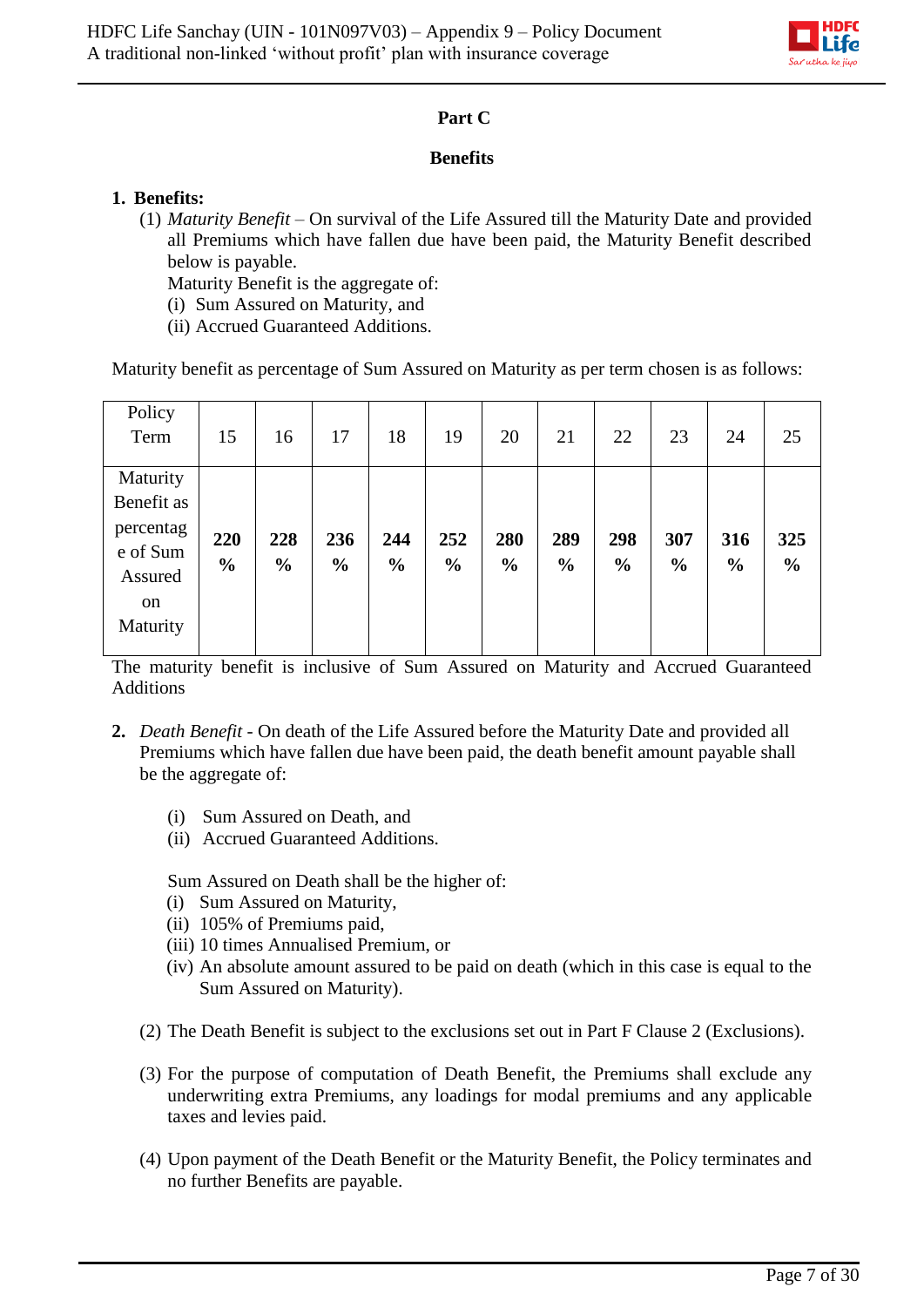

- (5) For a Paid-up Policy, the Death Benefit and Maturity Benefit payable shall be as described in Part D Clause 2 (Lapsed Policies and Paid-Up Policies).
- (6) The recipients of Benefits under this Policy shall be as specified below:
	- (i) Death Benefit shall be payable to the registered Nominee(s), if the Policyholder and the Life Assured are the same; or to the Policyholder if the Life Assured is other than the Policyholder.
	- (ii) All other Benefits shall be payable to the Policyholder.
	- (iii)If the Policy has been assigned, all Benefits shall be payable to the Assignee under absolute assignment.

#### **3. Payment and cessation of Premiums**

- (1) The first Premium must be paid along with the submission of your completed application. Subsequent Premiums are due in full on the due dates as per the Frequency of Premium Payment set out in your Policy Schedule.
- (2) Premiums under the Policy can be paid on yearly, half-yearly, quarterly or monthly basis as per the chosen Frequency of Premium Payment and as set out in the Policy Schedule or as amended subsequently.
- (3) If you have chosen monthly Frequency of Premium Payment, we shall collect first 3 months Premium in advance on the date of commencement of Policy, as a prerequisite to allow monthly mode of premium payment.
- (4) The Premiums that fall due in the same financial year can be paid in advance. However, where the premium due in one financial year is paid in advance in earlier financial year, we may collect the same for a maximum period of three months in advance of the due date of the premium.
- (5) Any Premiums paid before the Due Date will be deemed to have been received on the Due Date for that Regular Premium.
- (6) A grace period of not more than 30 days, where the mode of payment of Premium is other than monthly mode, and not more than 15 days in case of monthly mode, is allowed for the payment of each renewal Premium after the first Premium. We will not accept part payment of the Premium.
- (7) A Premium will be deemed to remain unpaid if the Premium amount has not been realised by us. If any Premium remains unpaid after the expiry of the grace period, your Policy may lapse or become Paid-Up, as described in Part D Clause 2, with effect from the due date of the first unpaid Premium. In that event, the Benefits under such Policy shall be payable in accordance with Part D Clause 2.
- (8) Premiums are payable by you without any obligation on us to issue a reminder notice to you.
- (9) Where the Premiums have been remitted otherwise than in cash, the application of the Premiums received is conditional upon the realisation of the proceeds of the instrument of payment, including electronic mode.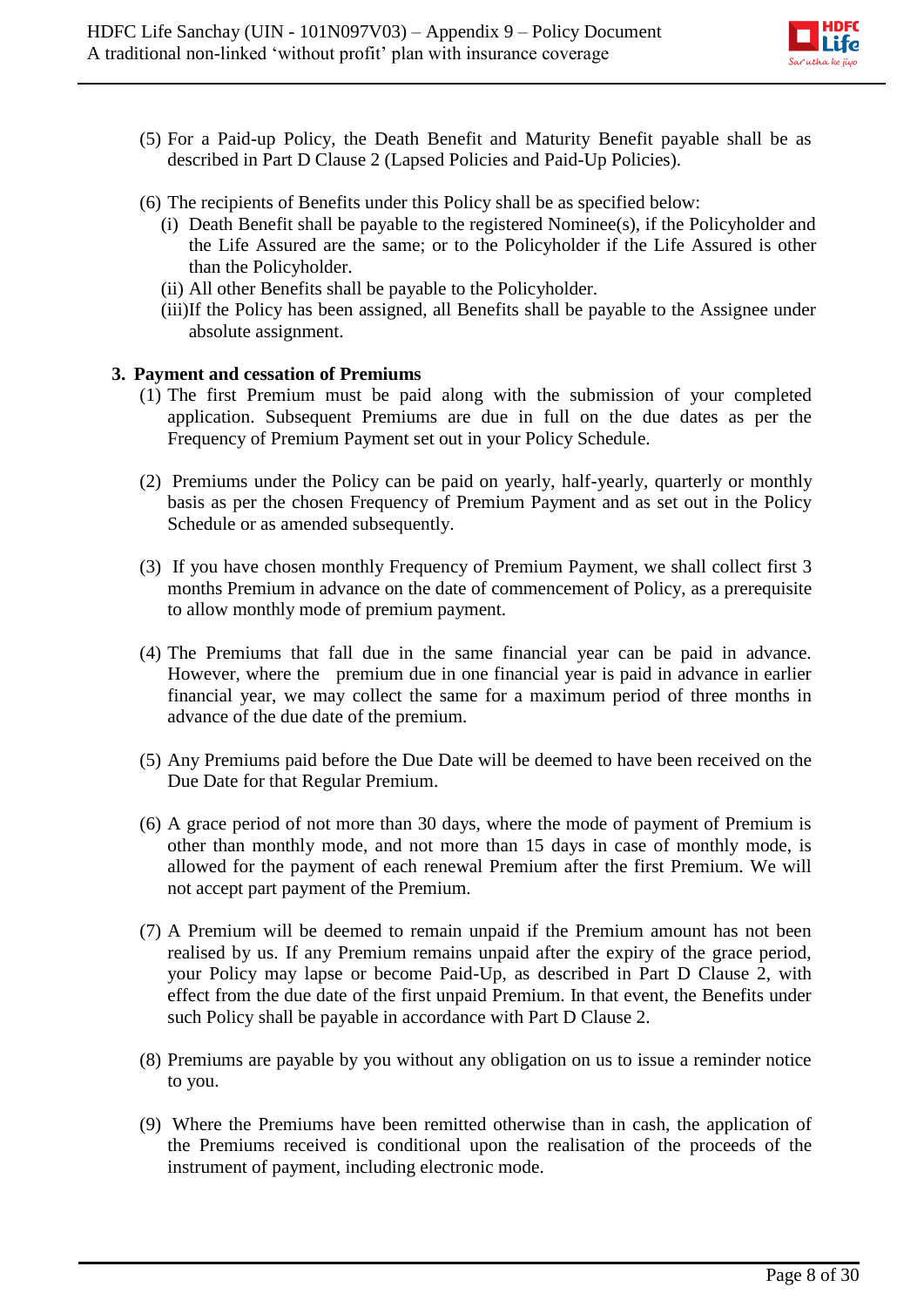

## **Part D**

## **1. Surrender Value**

The Policy will acquire a minimum Guaranteed Surrender Value ("GSV") depending on the Premium Paying Term of the Policy.

- (1) The GSV is acquired on a Policy with Premium Paying Term of less than 10 years on payment of full Premiums for the first 2 policy years and on a Policy with Premium Paying Term of more than or equal 10 years on payment of full Premiums for the first 3 policy years.
- (2) Subject to the Policy being in-force, the minimum GSV shall be the sum of: (i) GSV of Premiums paid, and
	- (ii) the Surrender Value of the Guaranteed Additions, already accrued to the Policy.
- (3) The GSV of Premiums paid shall be determined as the applicable GSV factors on Premiums paid at the time of surrender multiplied to the total Premiums paid to date of surrender.
- (4) The Surrender Value of the Guaranteed Additions shall be determined as the applicable GSV factors on Guaranteed Additions at the time of surrender multiplied to the Guaranteed Additions already accrued to the Policy.
- (5) The GSV factors applicable for Premiums paid, Accrued Guaranteed Additions are as specified in Appendix 1.
- (6) The surrender value shall be higher of the GSV and the Special Surrender Value (SSV). For details of SSV, please refer to Appendix 2.
- (7) For the purpose of computation of Premium for Surrender Benefit, the Premiums shall exclude any underwriting extra premiums and any applicable taxes and levies paid.

## **2. Lapsed Policies and Paid-Up policies**

- (1) If any Premium remains unpaid after the expiry of the grace period and your Policy has not acquired a minimum Guaranteed Surrender Value, your Policy's status will be altered to lapsed status and the cover will cease.
- (2) No Benefits shall be payable under a lapsed Policy.
- (3) If any Premium remains unpaid after the expiry of the grace period and your Policy has acquired a minimum Guaranteed Surrender Value, your Policy's status will be altered to paid-up status.
- (4) Once your Policy is altered to paid-up status, the Sum Assured on Death/Maturity will reduce to paid-up Sum Assured on Death/Maturity. Guaranteed additions accrued till the date of Policy becoming paid-up shall continue to remain attached. Your Policy will cease to qualify for addition of any future guaranteed additions.
- (5) A lapsed or paid-up Policy may be revived subject to the terms and conditions as described under Part D Clause 3.
- (6) The Maturity Benefit for a paid-up Policy shall be the aggregate of:
- (i) Paid-up Sum Assured on Maturity, and
- (ii) Accrued Guaranteed Additions Paid-up Sum Assured on Maturity = Sum Assured on Maturity  $*(t/n)$ For a paid-up Policy, the Accrued Guaranteed Additions refers to the guaranteed additions accrued to the Policy before becoming paid-up. No further Guaranteed Additions shall accrue in the future.
- (7) The Death Benefit for a paid-up Policy shall be the sum of:
- (i) Paid-Up Sum Assured on Death, and
- (ii) Accrued Guaranteed Additions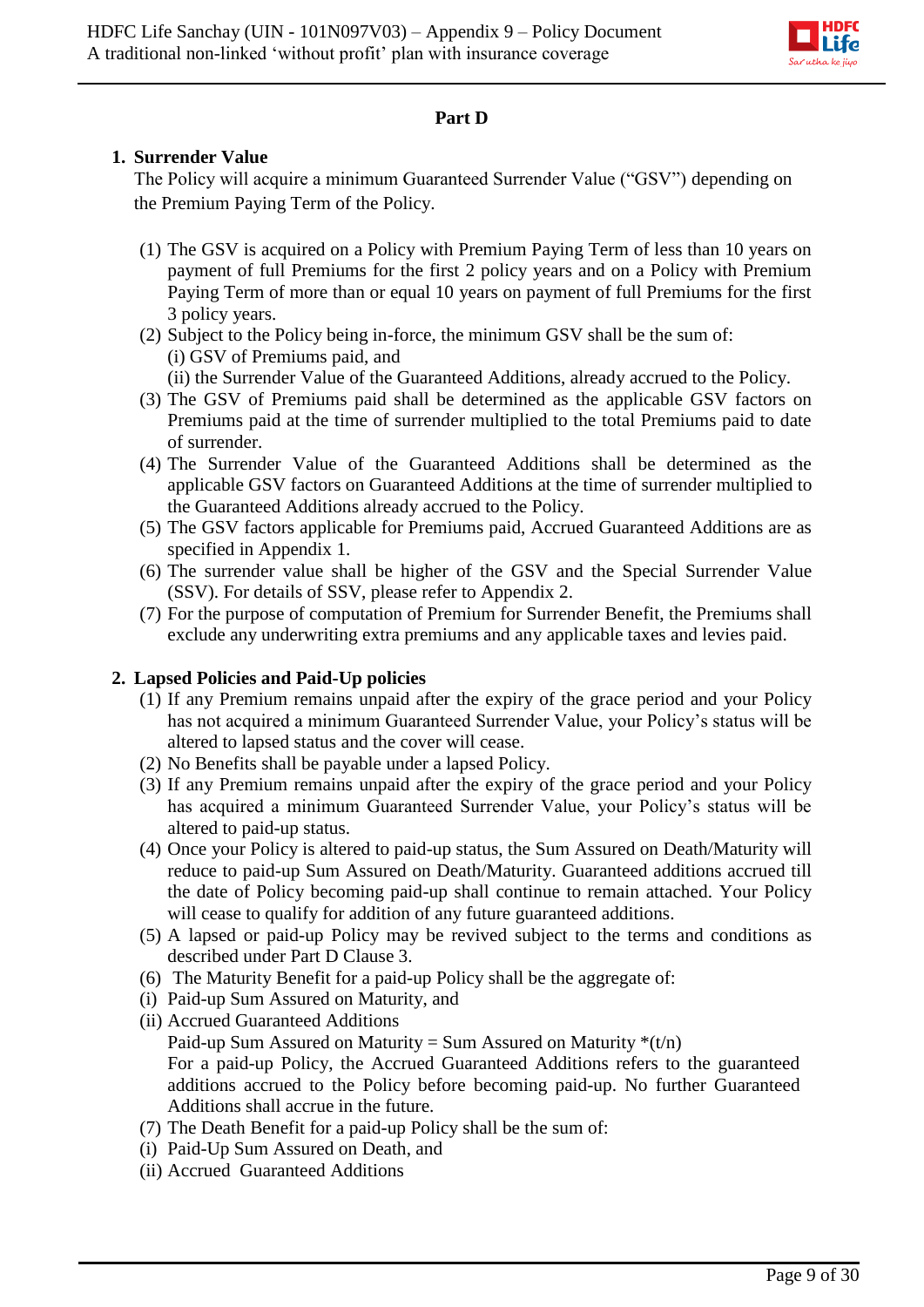

Paid-up Sum Assured on Death = Sum Assured on Death  $*(t/n)$ Where,

 $t =$  Premiums paid till the date of the Policy becoming paid-up

 $n =$  total Premiums payable under the Policy

For a paid-up Policy, the Accrued Guaranteed Additions refers to the guaranteed additions accrued to the Policy before becoming paid-up. No further Guaranteed Additions shall accrue in the future.

(8) For the purpose of computation of Death Benefit, the Premiums shall exclude any underwriting extra Premiums, any loadings for modal Premiums and any applicable taxes and levies paid.

# **3. Revival of the Policy**

If your Policy has been paid-up or lapsed, it would be revived subject to the IRDAI (Non-Linked Insurance Products) Regulations, 2013 as amended from time to time, the Board approved underwriting policy and the terms and conditions that we may specify from time to time. Currently, the application for the revival should be made within two years from the due date of the first unpaid Premium and before the expiry of the Policy Term. The revival will be subject to satisfactory evidence of continued insurability of the Life Assured and payment of outstanding Premiums with interest and a revival fee of Rs 250. The current rate of interest is 10.5% p.a. Any change in the revival interest rates will be in accordance with the following formula: 10-year benchmark<sup>1</sup> G-Sec Yield  $+ 2\%$ , at the time of the review.

The revival interest rate will be reviewed every year, and if it is decided to change the rate, it will be as per the formula stated above. During revival the Company may offer reduced interest rates and/or waiver of revival fees, subject to the rules of the special revival campaign. Once the Policy is revived, you are entitled to receive all contractual Benefits.

## **4. Alterations**

No alterations are permissible under the Policy except change in Frequency of Premium Payment. Alteration in the Frequency of Premium Payment may lead to a change in the Premium.

## **5. Loans**

Once a Policy has acquired a Surrender Value, loans will be permitted on this product to the Policyholder against the security of the Surrender Value of the Policy, subject to such terms and conditions as the Company may specify from time to time. The rate of interest payable on such loan amount shall be as prescribed by the Company at the time of granting the loan.

## **6. Free Look Cancellation**

In case the Policyholder is not agreeable to any of the provisions stated in the Policy, the Policyholder has an option to return the Policy to the Company stating the reasons thereof, within 15 days from the date of receipt of the Policy. If the Policy has been purchased through Distance Marketing mode, this period will be 30 days. On receipt

**<sup>.</sup>** <sup>1</sup> Source: RBI Negotiated Dealing System-Order Matching segment (NDS-OM).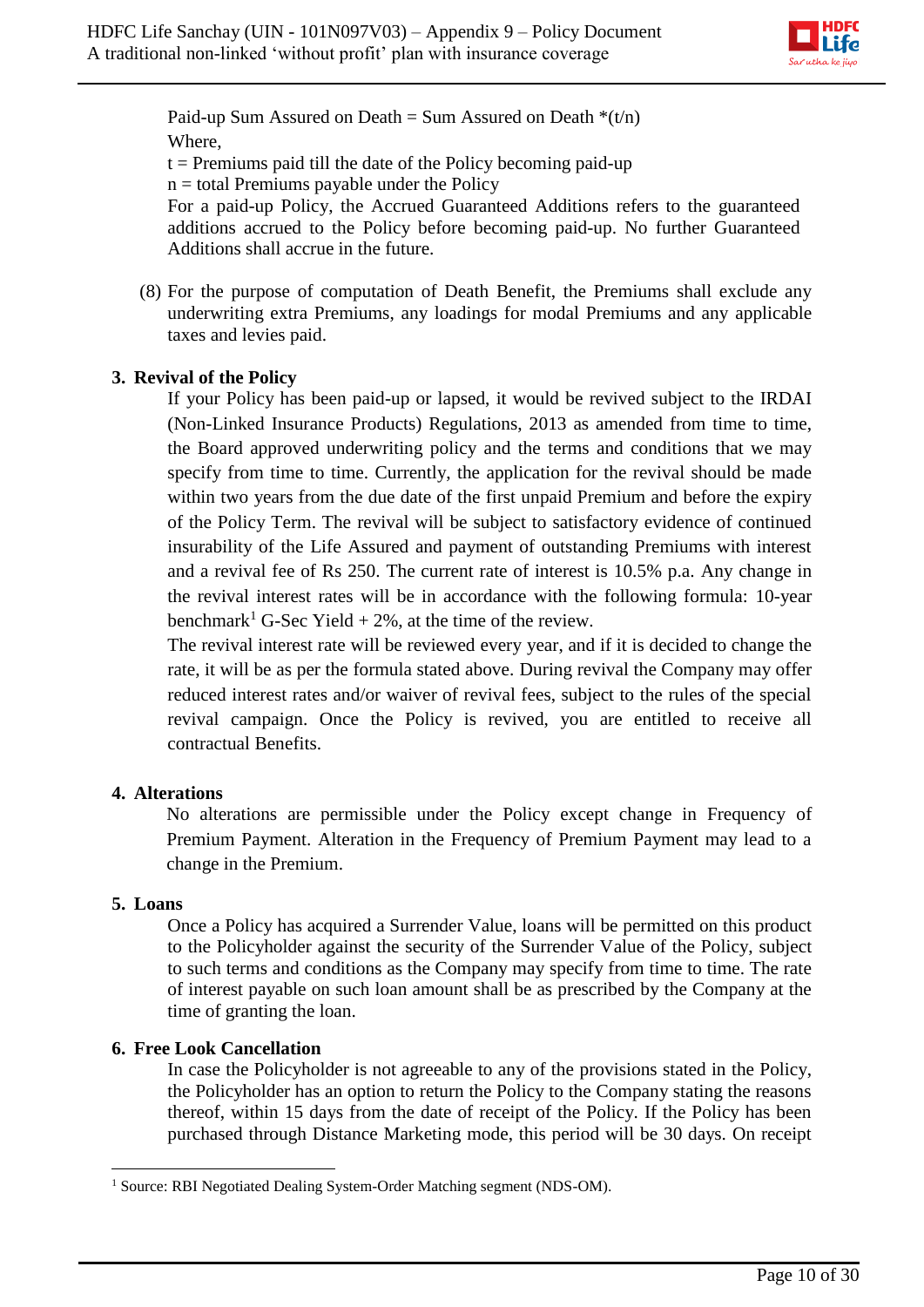

of the Policyholder's letter along with the original Policy document, the Company shall arrange to refund the Premium paid, subject to deduction of the proportionate risk Premium for the period on cover and the expenses incurred by the Company for medical examination (if any) and stamp duty (if any). A Policy once returned shall not be revived, reinstated or restored at any point of time and a new proposal will have to be made for a new Policy.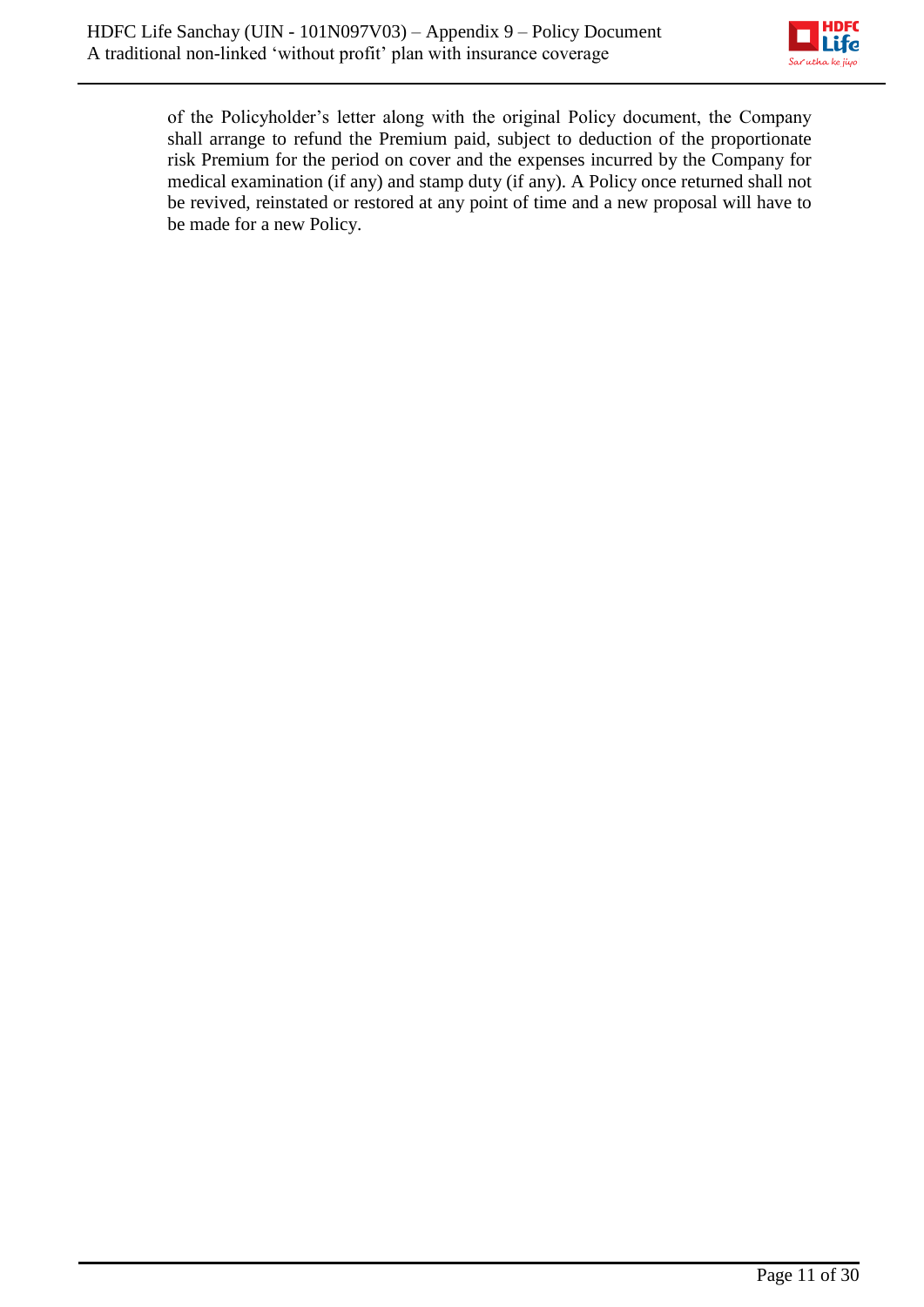

## **Part E**

## **1. Additional Servicing Charges**

Any additional servicing request initiated by the Policyholder will attract a charge of Rs. 250 per request. Any change in this charge is subject to prior approval from IRDAI. The list of additional services eligible under this product is given below. Any administrative servicing that we may introduce at a later date would be included to this list:

i.Cheque bounce/cancellation of cheque.

ii.Request for duplicate documents such as duplicate policy document. iii.Failure of ECS/SI due to an error at Policyholder's end.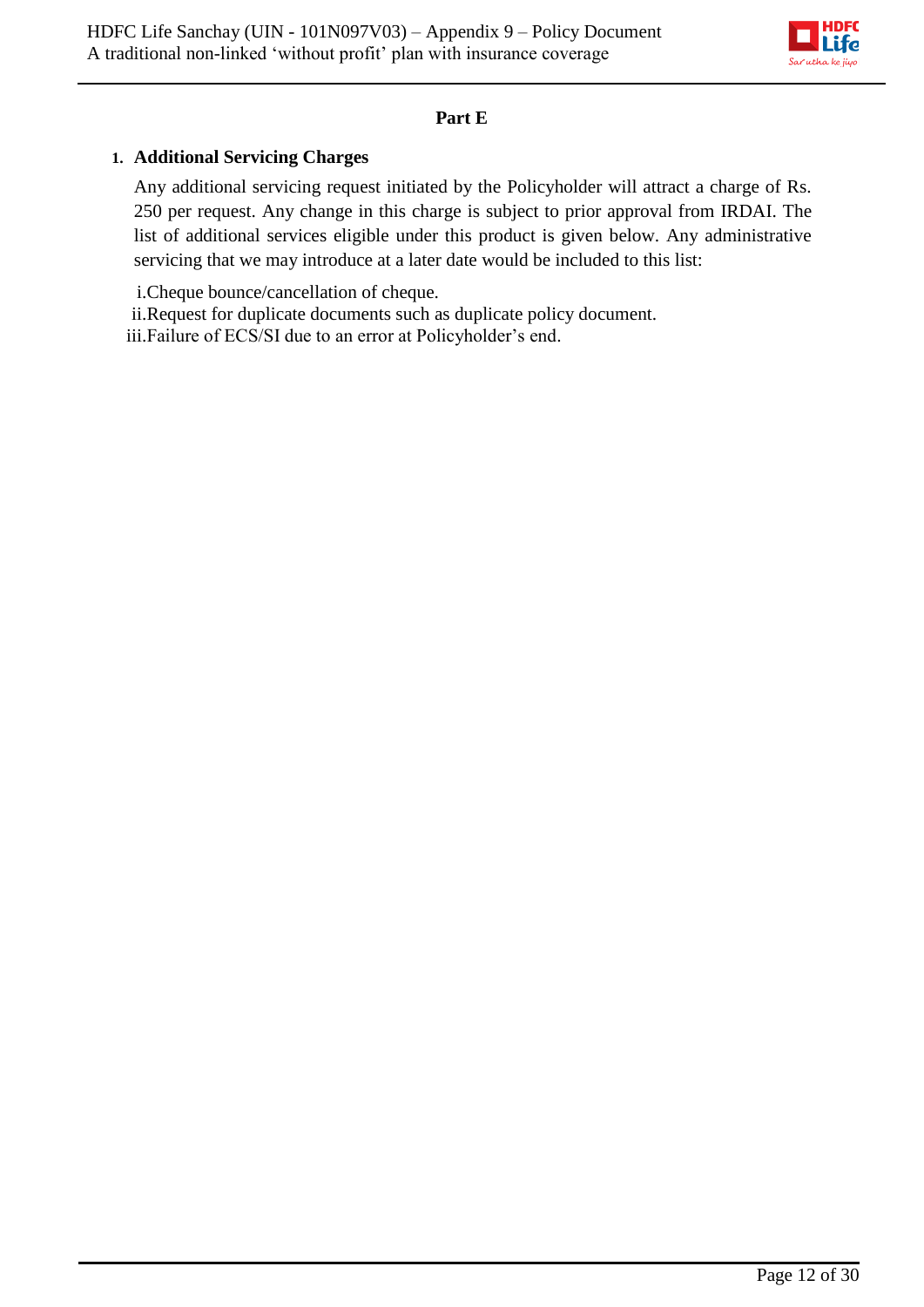

## **Part F**

### **(General Terms & Conditions)**

### **1. Guaranteed Additions**

- (1) Subject to Premiums being paid as and when due under the Policy, the Policyholder shall receive at maturity or death whichever is earlier, Guaranteed Additions accrued at the end of every Policy year throughout the Policy Term. In case of surrender, the surrender value of Guaranteed Additions will be payable.
- (2) The annual Guaranteed Addition shall accrue at a simple rate of:
	- (i) 8% of the Sum Assured on Maturity for Policy Term less than 20 years,
	- (ii) 9% of the Sum Assured on Maturity for Policy Term greater than or equal to 20 years.

## **2. Exclusions**

(1) Suicide claim provisions

In case of death of Life Assured due to suicide within 12 months from the Date of Risk Commencement of the Policy, the Death Benefit shall be equal to 80% of the Premiums paid provided the Policy is in-force. In case of death of Life Assured due to suicide within 12 months from the date of Revival of Policy, the Death Benefit payable shall be equal to an amount which is higher of 80% of the Premiums paid till the date of death or Surrender Value as available on the date of death.

#### **3. Age Admitted**

The Company has calculated the Premiums under the Policy on the basis of the age of the Life Assured as declared in the Proposal. In case you have not provided proof of age of the Life Assured with the Proposal, you will be required to furnish such proof of age of the Life Assured as is acceptable to us and have the age admitted. In the event the age so admitted ("Correct Age") during the Policy Term is found to be different from the age declared in the Proposal, without prejudice to our rights and remedies including those under the Insurance Act, 1938 as amended from time to time, we shall take one of the following actions:

i) If eligible, and if the Correct Age is found to be higher, the benefit payable under this Policy, Rider, if any, shall be after deduction of such difference of Premium (i.e difference in Premium paid based on age declared in the Proposal and Premium based on the Correct Age) along with interest thereon. In such cases, before calculating the amount of benefit payable, the Policy shall be subject to re-underwriting and the Sum Assured shall be subject to eligibility as per underwriting norms and the Premium to be deducted shall be calculated proportionately on such Sum Assured payable. If the Correct Age is found to be lower, excess Premiums without any interest shall be refunded.

ii) If ineligible for the Policy basis the Correct Age, the Policy shall be void-ab-initio and the total Premiums paid shall be refunded without interest after deducting all applicable charges like medical (if any), Stamp Duty (if any), risk etc.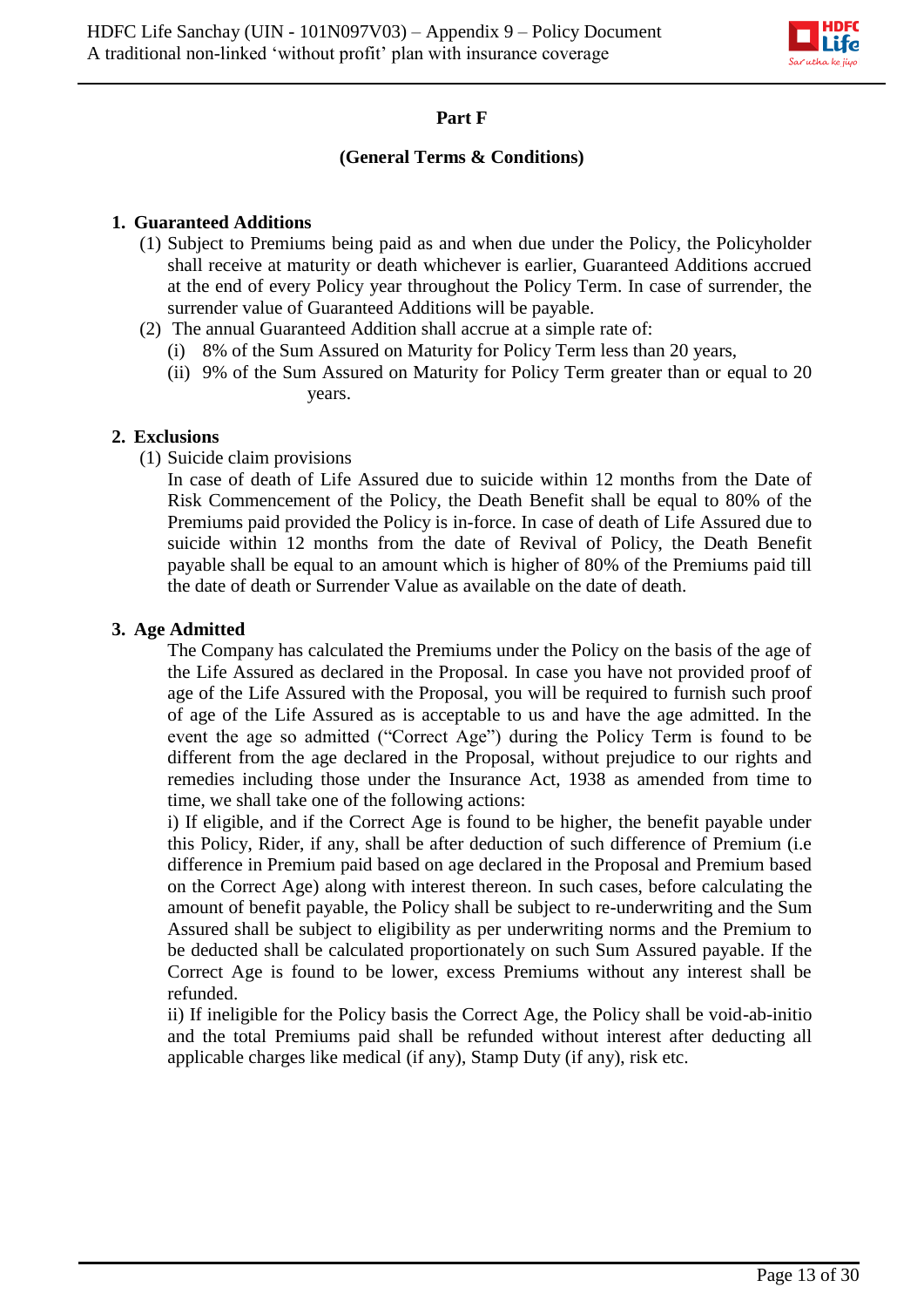

## **4. Claim Procedure**

- (1) *Maturity Benefit* The Maturity Benefit will be paid if and only if
	- (i) The Policy has matured and the Life Assured is alive on the Maturity Date,
	- (ii) No claim has been made on the Policy, except any survival benefit, if any,
	- (iii)The Policy has not been discontinued or surrendered or cancelled or terminated; and
	- (iv)All relevant documents including the original Policy document in support of your claim have been provided to the Company.
	- (2) *Death Benefit -* The Death Benefit will be paid if and only if
	- (i) The death of the Life Assured has occurred before the Maturity Date,
	- (ii) The standard Policy provisions specified in Part F Clause 2 (Exclusions) and Clause 8(Incorrect Information and Non Disclosure) are not attracted,
	- (iii) The Policy has not been discontinued or surrendered or cancelled or terminated; and
	- (iv) All relevant documents in support of the claim have been provided to the Company. These would normally include the following:

Basic documentation for all claims:

- a. Completed claim form, (including NEFT details and bank account proof as specified in the claim form);
- b. Original Policy;
- c. Original or copy Death Certificate issued by Municipal Authority/ Gram Panchayat / Tehsildar (attested by issuing authority);
- d. Original or copy of certificate of doctor certifying death (attested by issuing authority); and
- e. Claimant's identity and residence proof.

Additional records (if death is due to natural causes):

a. Original or copy of past and current medical records (Indoor case paper, admission notes, discharge summary) attested by Hospital authorities.

Additional records (if death is due to un-natural causes):

- a. Original or copy of First Information Report, Police Panchnama report attested by Police authorities; and
- b. Original or copy of Postmortem report attested by Hospital authority.

Note:

- a. In case original documents are submitted, attestation on the document by authorities is not required.
- b. Depending on the circumstances of the death, further documents may be called for as we deem fit.
- (v) The claim is required to be intimated to us within a period of three years from the date of death. However, we may condone the delay in claim intimation, if any, where the delay is proved to be for reasons beyond the control of the claimant.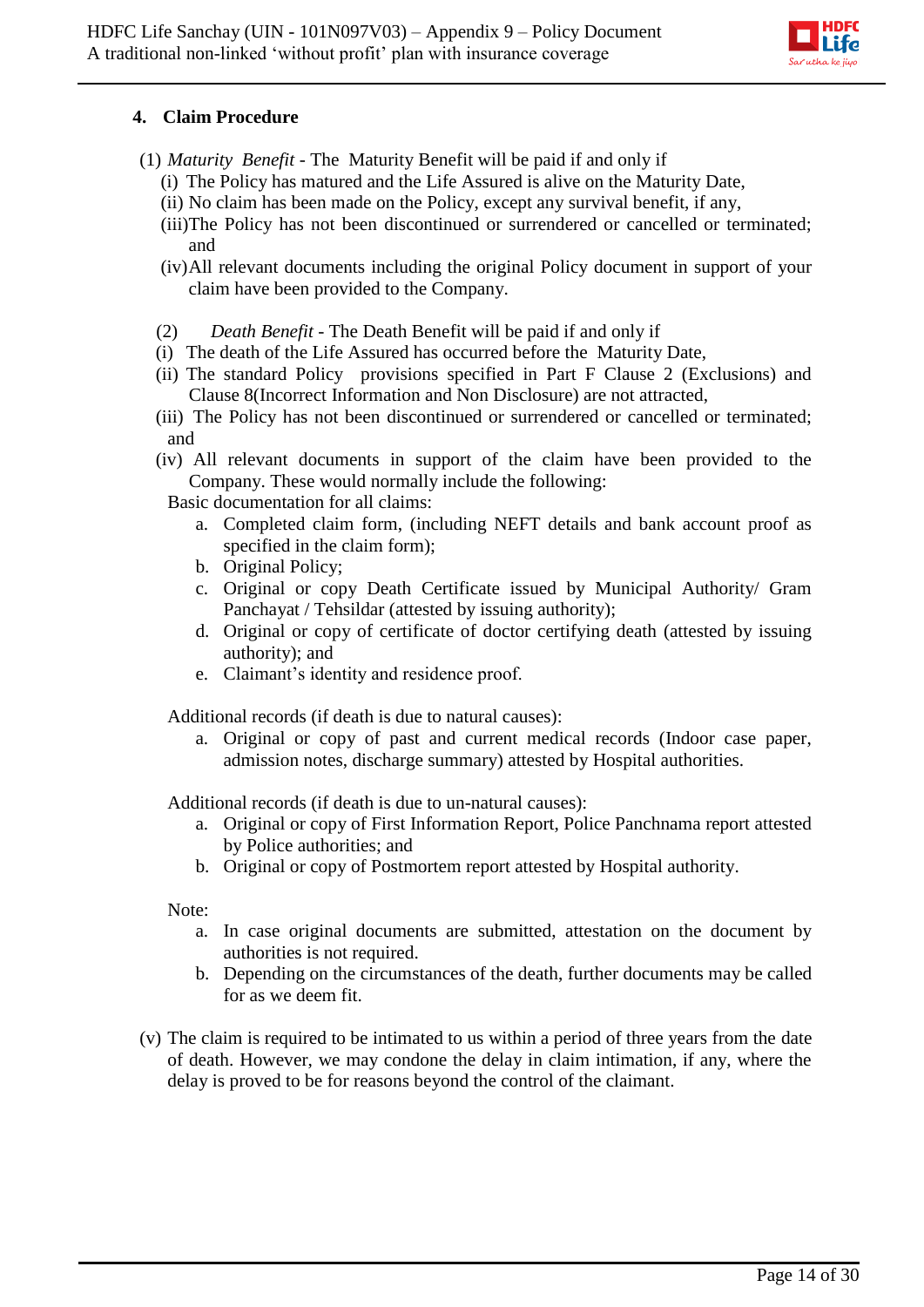

#### **5. Assignment or Transfer**

The Policyholder can assign or transfer of a Policy in accordance with Section 38 of the Insurance Act, 1938 as amended from time to time. Simplified version of the provisions of Section 38 is enclosed in Annexure I for reference.

#### **6. Nomination**

The Policyholder can nominate a person/ persons in accordance with Section 39 of the Insurance Act, 1938 as amended from time to time. Simplified version of the provisions of Section 39 is enclosed in Annexure II for reference.

#### **7. Issuance of Duplicate Policy**

The Policyholder can request for a duplicate copy of the Policy at HDFC Life offices or through Certified Financial Consultant (Insurance Agent) who advised you while taking this Policy. While making an application for duplicate Policy the Policyholder is required to submit a notarized original indemnity bond on stamp paper. Additional charges may be applicable for issuance of the duplicate Policy.

#### **8. Incorrect Information and Non-Disclosure**

Fraud, misrepresentation and forfeiture would be dealt with in accordance with provisions of Section 45 of the Insurance Act 1938 as amended from time to time. Simplified version of the provisions of Section 45 is enclosed in Annexure III for reference.

#### **9. Policy on the life of a Minor**

Where the Policy has been taken for the benefit of the Life Assured who is a minor, the Policy shall automatically vest to the Life Assured on his attaining majority.

#### **10. Taxes**

(1) Indirect Taxes

Taxes and levies shall be levied as applicable. Any taxes and levies becoming applicable in future may become payable by you by any method including by levy of an additional monetary amount in addition to premium and or charges.

(2) Direct Taxes

Tax, if any will be deducted at the applicable rate from the payments made under the Policy, as per the provisions of the Income Tax Act, 1961 as amended from time to time.

#### **11. Modification, Amendment, Re-enactment of or to the Insurance laws and rules, regulations, guidelines, clarifications, circulars etc. thereunder**

- (1) This Policy is subject to
	- (i) The Insurance Act 1938, as amended from time to time,
	- (ii) Amendments, modifications (including re-enactment) as may be made from time to time, and
	- (iii)Other such relevant Regulations, Rules, Laws, Guidelines, Circulars, Enactments etc as may be introduced thereunder from time to time.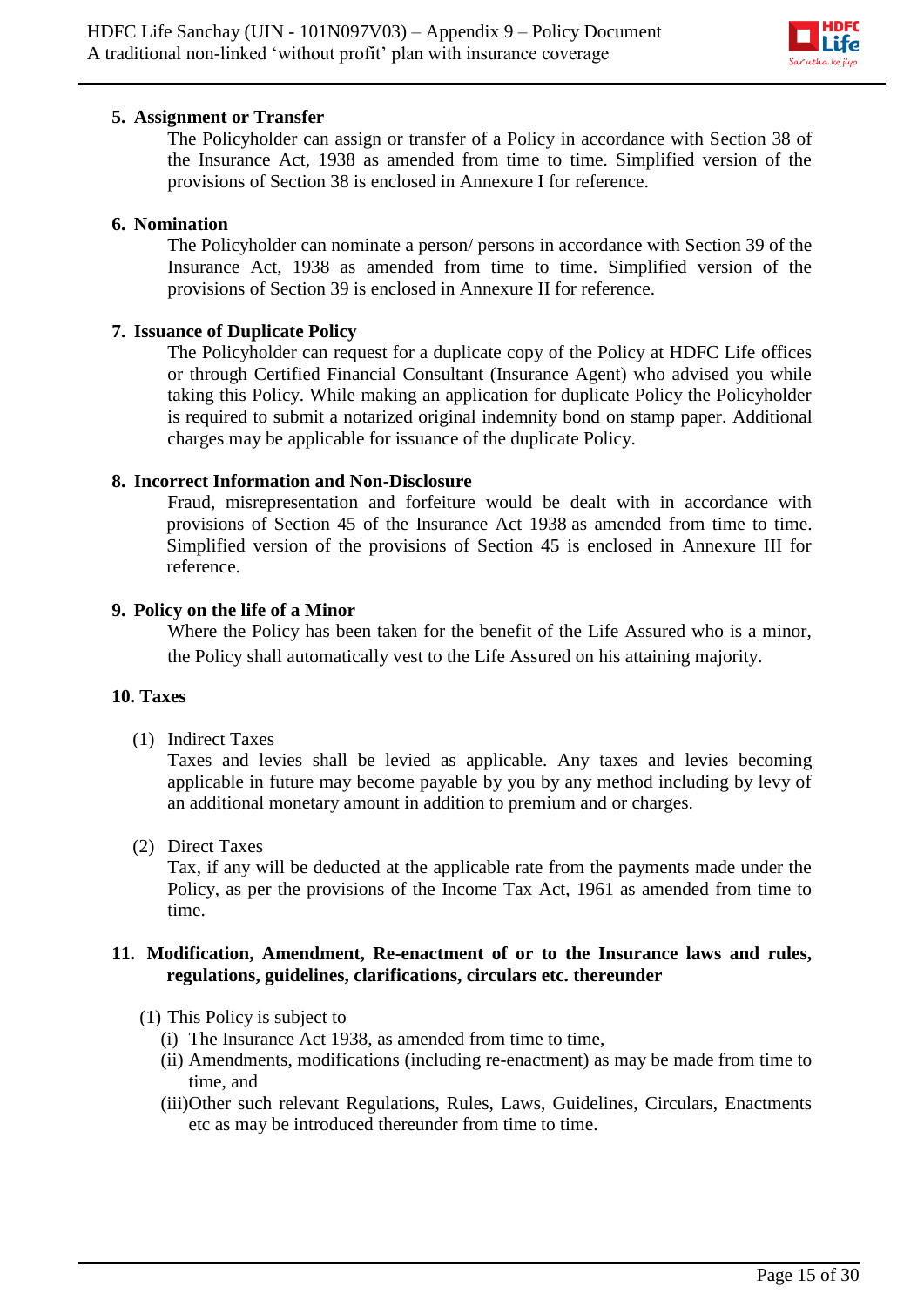

- (2) We reserve the right to change any of these Policy Provisions / terms and conditions in accordance with changes in applicable Regulations or Laws, and where required, with IRDAI's approval.
- (3) We are required to obtain prior approval from the IRDAI before making any material changes to these provisions, except for changes of regulatory / statutory nature.
- (4) We reserve the right to require submission by you of such documents and proof at all life stages of the Policy as may be necessary to meet the requirements under Antimoney Laundering/Know Your Customer norms and as may be laid down by IRDAI and other regulators from time to time.

#### **12. Jurisdiction:**

This Policy shall be governed by the laws of India and the Indian Courts shall have jurisdiction to settle any disputes arising under the Policy.

#### **13. Notices**

Any notice, direction or instruction given to us, under the Policy, shall be in writing and delivered by hand, post, facsimile or from registered electronic mail ID to:

HDFC Standard Life Insurance Company Limited, 11<sup>th</sup> Floor, Lodha Excelus, Apollo Mills Compound, N.M. Joshi Marg, Mahalaxmi, Mumbai - 400011.

Registered Office: Lodha Excelus, 13th Floor, Apollo Mills Compound, N.M. Joshi Marg, Mahalaxmi, Mumbai - 400011.

E-mail: service@hdfclife.com

Or such other address as may be informed by us.

Similarly, any notice, direction or instruction to be given by us, under the Policy, shall be in writing and delivered by hand, post, courier, facsimile or registered electronic mail ID to the updated address in the records of the Company.

You are requested to communicate any change in address, to the Company supported by the required address proofs to enable the Company to carry out the change of address in its systems. The onus of intimation of change of address lies with the Policyholder. An updated contact detail of the Policyholder will ensure that correspondences from the Company are correctly addressed to the Policyholder at the latest updated address.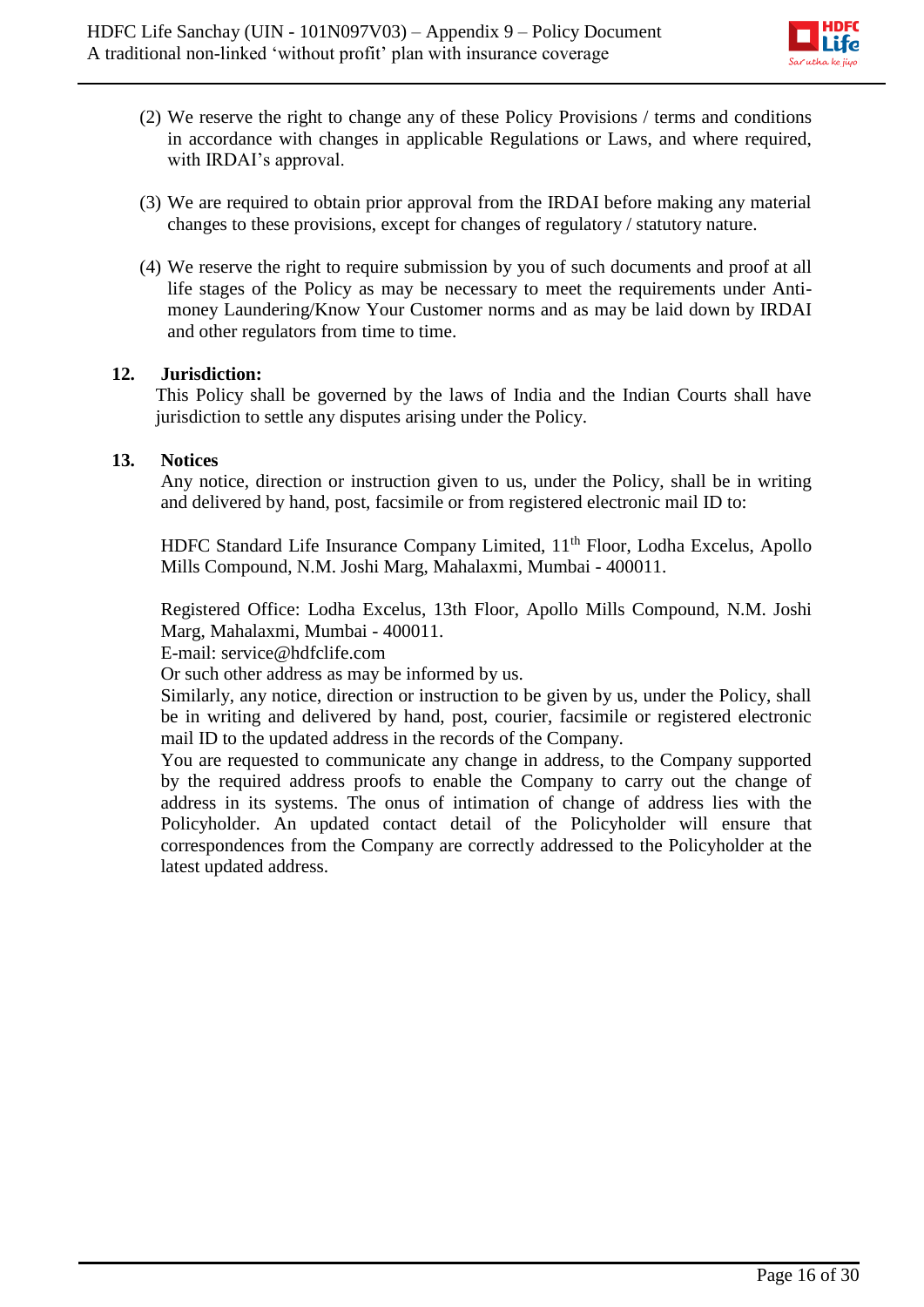

# **Appendix 1: Guaranteed Surrender Value Factors**

## **Guaranteed Surrender Value Factors as percentage of Premiums paid**

Note: This would only be payable once the policy has acquired a guaranteed surrender value.

| <b>Policy</b>           | <b>Policy Term</b> |       |       |       |       |       |       |       |       |       |       |
|-------------------------|--------------------|-------|-------|-------|-------|-------|-------|-------|-------|-------|-------|
| Year                    | 15                 | 16    | 17    | 18    | 19    | 20    | 21    | 22    | 23    | 24    | 25    |
| $\overline{2}$          | 30.0%              | 30.0% | 30.0% | 30.0% | 30.0% | 30.0% | 30.0% | 30.0% | 30.0% | 30.0% | 30.0% |
| $\overline{\mathbf{3}}$ | 30.0%              | 30.0% | 30.0% | 30.0% | 30.0% | 30.0% | 30.0% | 30.0% | 30.0% | 30.0% | 30.0% |
| $\overline{\mathbf{4}}$ | 50.0%              | 50.0% | 50.0% | 50.0% | 50.0% | 50.0% | 50.0% | 50.0% | 50.0% | 50.0% | 50.0% |
| 5                       | 50.0%              | 50.0% | 50.0% | 50.0% | 50.0% | 50.0% | 50.0% | 50.0% | 50.0% | 50.0% | 50.0% |
| 6                       | 50.0%              | 50.0% | 50.0% | 50.0% | 50.0% | 50.0% | 50.0% | 50.0% | 50.0% | 50.0% | 50.0% |
| $\overline{7}$          | 50.0%              | 50.0% | 50.0% | 50.0% | 50.0% | 50.0% | 50.0% | 50.0% | 50.0% | 50.0% | 50.0% |
| 8                       | 55.7%              | 55.0% | 54.4% | 54.0% | 53.6% | 53.3% | 53.1% | 52.9% | 52.7% | 52.5% | 52.4% |
| $\boldsymbol{9}$        | 61.4%              | 60.0% | 58.9% | 58.0% | 57.3% | 56.7% | 56.2% | 55.7% | 55.3% | 55.0% | 54.7% |
| 10                      | 67.1%              | 65.0% | 63.3% | 62.0% | 60.9% | 60.0% | 59.2% | 58.6% | 58.0% | 57.5% | 57.1% |
| 11                      | 72.9%              | 70.0% | 67.8% | 66.0% | 64.5% | 63.3% | 62.3% | 61.4% | 60.7% | 60.0% | 59.4% |
| 12                      | 78.6%              | 75.0% | 72.2% | 70.0% | 68.2% | 66.7% | 65.4% | 64.3% | 63.3% | 62.5% | 61.8% |
| 13                      | 84.3%              | 80.0% | 76.7% | 74.0% | 71.8% | 70.0% | 68.5% | 67.1% | 66.0% | 65.0% | 64.1% |
| 14                      | 90.0%              | 85.0% | 81.1% | 78.0% | 75.5% | 73.3% | 71.5% | 70.0% | 68.7% | 67.5% | 66.5% |
| 15                      | 90.0%              | 90.0% | 85.6% | 82.0% | 79.1% | 76.7% | 74.6% | 72.9% | 71.3% | 70.0% | 68.8% |
| 16                      |                    | 90.0% | 90.0% | 86.0% | 82.7% | 80.0% | 77.7% | 75.7% | 74.0% | 72.5% | 71.2% |
| 17                      |                    |       | 90.0% | 90.0% | 86.4% | 83.3% | 80.8% | 78.6% | 76.7% | 75.0% | 73.5% |
| 18                      |                    |       |       | 90.0% | 90.0% | 86.7% | 83.8% | 81.4% | 79.3% | 77.5% | 75.9% |
| 19                      |                    |       |       |       | 90.0% | 90.0% | 86.9% | 84.3% | 82.0% | 80.0% | 78.2% |
| 20                      |                    |       |       |       |       | 90.0% | 90.0% | 87.1% | 84.7% | 82.5% | 80.6% |
| 21                      |                    |       |       |       |       |       | 90.0% | 90.0% | 87.3% | 85.0% | 82.9% |
| 22                      |                    |       |       |       |       |       |       | 90.0% | 90.0% | 87.5% | 85.3% |
| 23                      |                    |       |       |       |       |       |       |       | 90.0% | 90.0% | 87.6% |
| 24                      |                    |       |       |       |       |       |       |       |       | 90.0% | 90.0% |
| 25                      |                    |       |       |       |       |       |       |       |       |       | 90.0% |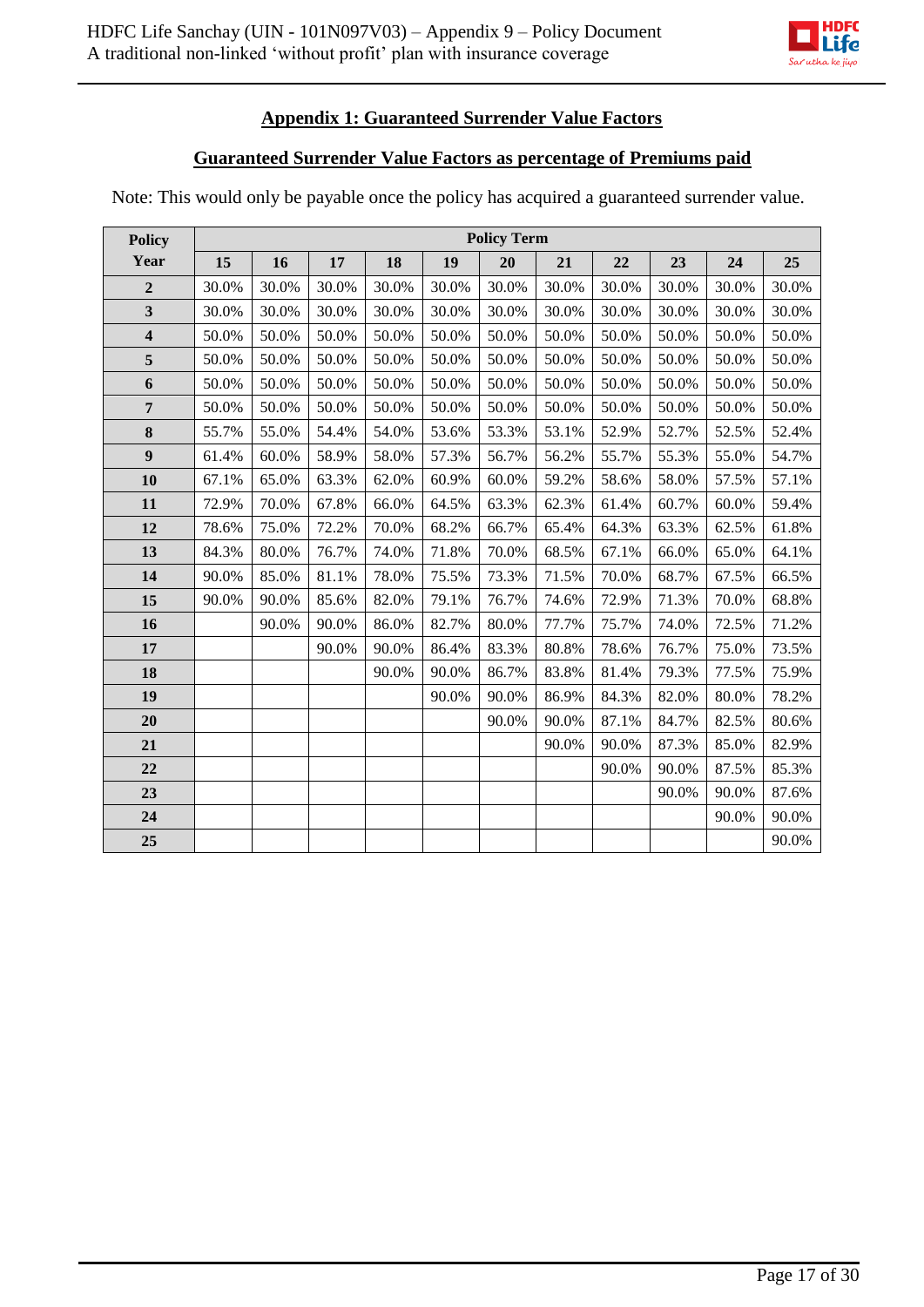

# **Guaranteed Surrender Value (GSV) Factors as percentage of accrued Guaranteed Additions**

| <b>Policy</b>           | <b>Policy Term</b> |       |       |       |       |       |       |       |       |       |       |
|-------------------------|--------------------|-------|-------|-------|-------|-------|-------|-------|-------|-------|-------|
| Year                    | 15                 | 16    | 17    | 18    | 19    | 20    | 21    | 22    | 23    | 24    | 25    |
| $\overline{2}$          | 4.9%               | 4.2%  | 3.7%  | 3.2%  | 2.8%  | 2.4%  | 2.1%  | 1.8%  | 1.6%  | 1.4%  | 1.2%  |
| $\overline{\mathbf{3}}$ | 5.6%               | 4.9%  | 4.2%  | 3.7%  | 3.2%  | 2.8%  | 2.4%  | 2.1%  | 1.8%  | 1.6%  | 1.4%  |
| $\overline{\mathbf{4}}$ | 6.4%               | 5.6%  | 4.9%  | 4.2%  | 3.7%  | 3.2%  | 2.8%  | 2.4%  | 2.1%  | 1.8%  | 1.6%  |
| $\sqrt{5}$              | 7.4%               | 6.4%  | 5.6%  | 4.9%  | 4.2%  | 3.7%  | 3.2%  | 2.8%  | 2.4%  | 2.1%  | 1.8%  |
| 6                       | 8.5%               | 7.4%  | 6.4%  | 5.6%  | 4.9%  | 4.2%  | 3.7%  | 3.2%  | 2.8%  | 2.4%  | 2.1%  |
| $\overline{7}$          | 9.8%               | 8.5%  | 7.4%  | 6.4%  | 5.6%  | 4.9%  | 4.2%  | 3.7%  | 3.2%  | 2.8%  | 2.4%  |
| 8                       | 11.3%              | 9.8%  | 8.5%  | 7.4%  | 6.4%  | 5.6%  | 4.9%  | 4.2%  | 3.7%  | 3.2%  | 2.8%  |
| $\boldsymbol{9}$        | 13.0%              | 11.3% | 9.8%  | 8.5%  | 7.4%  | 6.4%  | 5.6%  | 4.9%  | 4.2%  | 3.7%  | 3.2%  |
| 10                      | 14.9%              | 13.0% | 11.3% | 9.8%  | 8.5%  | 7.4%  | 6.4%  | 5.6%  | 4.9%  | 4.2%  | 3.7%  |
| 11                      | 17.2%              | 14.9% | 13.0% | 11.3% | 9.8%  | 8.5%  | 7.4%  | 6.4%  | 5.6%  | 4.9%  | 4.2%  |
| 12                      | 19.7%              | 17.2% | 14.9% | 13.0% | 11.3% | 9.8%  | 8.5%  | 7.4%  | 6.4%  | 5.6%  | 4.9%  |
| 13                      | 22.7%              | 19.7% | 17.2% | 14.9% | 13.0% | 11.3% | 9.8%  | 8.5%  | 7.4%  | 6.4%  | 5.6%  |
| 14                      | 26.1%              | 22.7% | 19.7% | 17.2% | 14.9% | 13.0% | 11.3% | 9.8%  | 8.5%  | 7.4%  | 6.4%  |
| 15                      | 30.0%              | 26.1% | 22.7% | 19.7% | 17.2% | 14.9% | 13.0% | 11.3% | 9.8%  | 8.5%  | 7.4%  |
| 16                      |                    | 30.0% | 26.1% | 22.7% | 19.7% | 17.2% | 14.9% | 13.0% | 11.3% | 9.8%  | 8.5%  |
| 17                      |                    |       | 30.0% | 26.1% | 22.7% | 19.7% | 17.2% | 14.9% | 13.0% | 11.3% | 9.8%  |
| 18                      |                    |       |       | 30.0% | 26.1% | 22.7% | 19.7% | 17.2% | 14.9% | 13.0% | 11.3% |
| 19                      |                    |       |       |       | 30.0% | 26.1% | 22.7% | 19.7% | 17.2% | 14.9% | 13.0% |
| 20                      |                    |       |       |       |       | 30.0% | 26.1% | 22.7% | 19.7% | 17.2% | 14.9% |
| 21                      |                    |       |       |       |       |       | 30.0% | 26.1% | 22.7% | 19.7% | 17.2% |
| 22                      |                    |       |       |       |       |       |       | 30.0% | 26.1% | 22.7% | 19.7% |
| 23                      |                    |       |       |       |       |       |       |       | 30.0% | 26.1% | 22.7% |
| 24                      |                    |       |       |       |       |       |       |       |       | 30.0% | 26.1% |
| 25                      |                    |       |       |       |       |       |       |       |       |       | 30.0% |

Note: This would only be payable once the policy has acquired a guaranteed surrender value.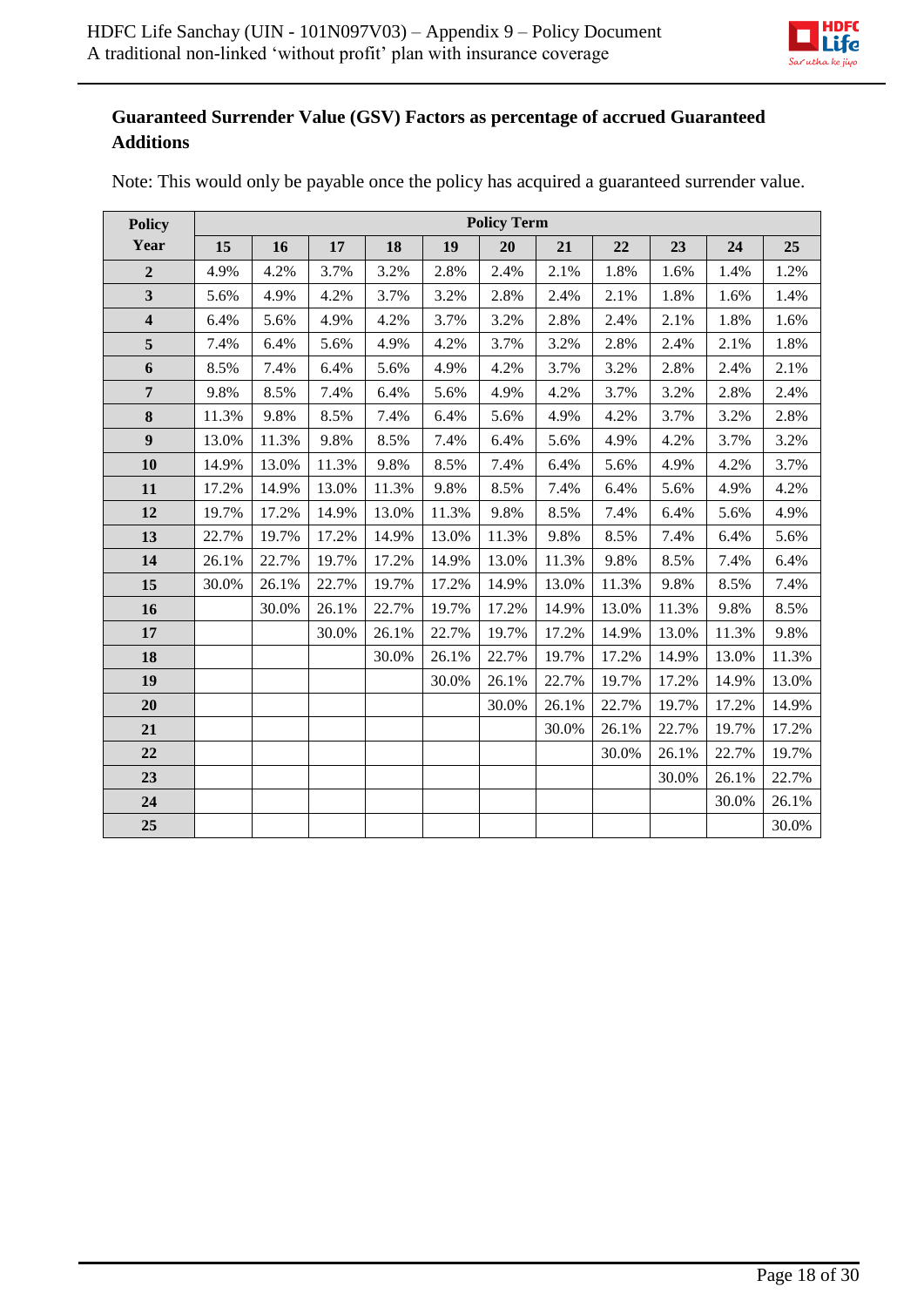| <b>Policy</b>           | <b>Policy Term</b> |        |        |        |        |        |        |        |        |        |        |
|-------------------------|--------------------|--------|--------|--------|--------|--------|--------|--------|--------|--------|--------|
| Year                    | 15                 | 16     | 17     | 18     | 19     | 20     | 21     | 22     | 23     | 24     | 25     |
| $\overline{2}$          | 32.62%             | 29.92% | 27.45% | 25.19% | 23.11% | 21.20% | 19.45% | 17.84% | 16.37% | 15.02% | 13.78% |
| $\mathbf{3}$            | 35.55%             | 32.62% | 29.92% | 27.45% | 25.19% | 23.11% | 21.20% | 19.45% | 17.84% | 16.37% | 15.02% |
| $\overline{\mathbf{4}}$ | 38.75%             | 35.55% | 32.62% | 29.92% | 27.45% | 25.19% | 23.11% | 21.20% | 19.45% | 17.84% | 16.37% |
| 5                       | 42.24%             | 38.75% | 35.55% | 32.62% | 29.92% | 27.45% | 25.19% | 23.11% | 21.20% | 19.45% | 17.84% |
| 6                       | 46.04%             | 42.24% | 38.75% | 35.55% | 32.62% | 29.92% | 27.45% | 25.19% | 23.11% | 21.20% | 19.45% |
| $\overline{7}$          | 50.19%             | 46.04% | 42.24% | 38.75% | 35.55% | 32.62% | 29.92% | 27.45% | 25.19% | 23.11% | 21.20% |
| 8                       | 54.70%             | 50.19% | 46.04% | 42.24% | 38.75% | 35.55% | 32.62% | 29.92% | 27.45% | 25.19% | 23.11% |
| $\boldsymbol{9}$        | 59.63%             | 54.70% | 50.19% | 46.04% | 42.24% | 38.75% | 35.55% | 32.62% | 29.92% | 27.45% | 25.19% |
| 10                      | 64.99%             | 59.63% | 54.70% | 50.19% | 46.04% | 42.24% | 38.75% | 35.55% | 32.62% | 29.92% | 27.45% |
| 11                      | 70.84%             | 64.99% | 59.63% | 54.70% | 50.19% | 46.04% | 42.24% | 38.75% | 35.55% | 32.62% | 29.92% |
| 12                      | 77.22%             | 70.84% | 64.99% | 59.63% | 54.70% | 50.19% | 46.04% | 42.24% | 38.75% | 35.55% | 32.62% |
| 13                      | 84.17%             | 77.22% | 70.84% | 64.99% | 59.63% | 54.70% | 50.19% | 46.04% | 42.24% | 38.75% | 35.55% |
| 14                      | 91.74%             | 84.17% | 77.22% | 70.84% | 64.99% | 59.63% | 54.70% | 50.19% | 46.04% | 42.24% | 38.75% |
| 15                      |                    | 91.74% | 84.17% | 77.22% | 70.84% | 64.99% | 59.63% | 54.70% | 50.19% | 46.04% | 42.24% |
| 16                      |                    |        | 91.74% | 84.17% | 77.22% | 70.84% | 64.99% | 59.63% | 54.70% | 50.19% | 46.04% |
| 17                      |                    |        |        | 91.74% | 84.17% | 77.22% | 70.84% | 64.99% | 59.63% | 54.70% | 50.19% |
| 18                      |                    |        |        |        | 91.74% | 84.17% | 77.22% | 70.84% | 64.99% | 59.63% | 54.70% |
| 19                      |                    |        |        |        |        | 91.74% | 84.17% | 77.22% | 70.84% | 64.99% | 59.63% |
| 20                      |                    |        |        |        |        |        | 91.74% | 84.17% | 77.22% | 70.84% | 64.99% |
| 21                      |                    |        |        |        |        |        |        | 91.74% | 84.17% | 77.22% | 70.84% |
| 22                      |                    |        |        |        |        |        |        |        | 91.74% | 84.17% | 77.22% |
| 23                      |                    |        |        |        |        |        |        |        |        | 91.74% | 84.17% |
| 24                      |                    |        |        |        |        |        |        |        |        |        | 91.74% |

# **Appendix 2: Special Surrender Value**

Note: This would only be payable once the policy has acquired a guaranteed surrender value.

For premium paying policies, the SSV shall be calculated as: Maturity Benefit times the ratio of the premiums paid to the premiums payable under the policy times the applicable SSV factor.

For paid-up policies, the SSV shall be calculated as: Maturity Benefit for the paid-up policy times the applicable SSV factor.

Depending on prevailing market conditions in the future, the factors may be updated.

Any change in the SSV factors shall be subject to prior approval of IRDAI.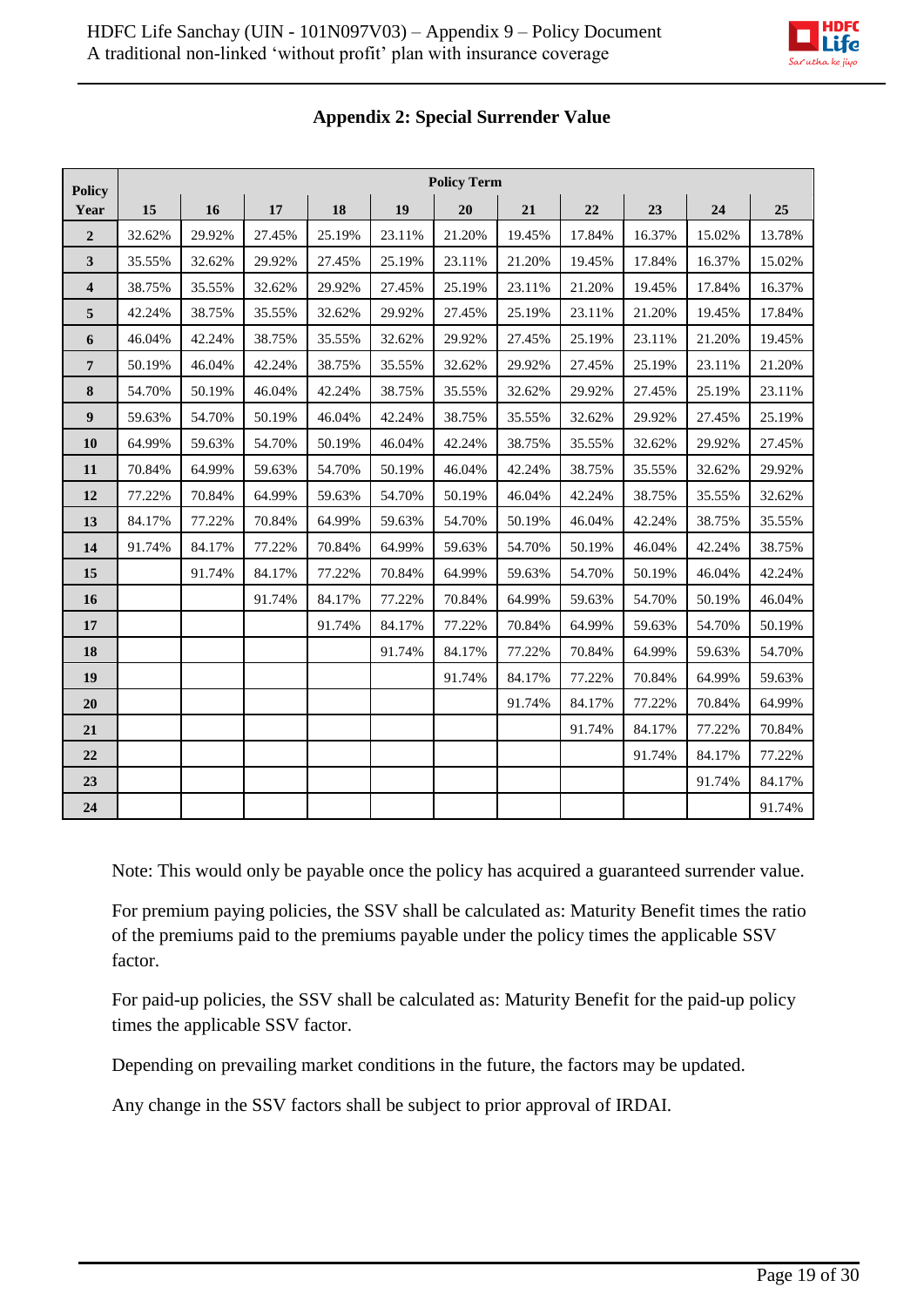

# **Part G**

### **(Grievance Redress Mechanism)**

#### 1. **Complaint Resolution Process**

(i) The customer can contact us on the below mentioned address in case of any complaint/ grievance:

Grievance Redressal Officer HDFC Standard Life Insurance Company Limited 11th Floor, Lodha Excelus, Apollo Mills Compound, N. M. Joshi Marg, Mahalaxmi, Mumbai, Maharashtra - 400011 Helpline number: 18602679999 (Local charges apply) E-mail: service@hdfclife.com

- (ii) All grievances (Service and sales) received by the Company will be responded to within the prescribed regulatory Turn Around Time (TAT) of 14 days.
- (iii)Written request or email from the registered email id is mandatory.
- (iv) If required, we will investigate the complaints by taking inputs from the customer over the telephone or through personal meetings.
- (v) We will issue an acknowledgement letter to the customer within 3 working days of the receipt of complaint.
- (vi)The acknowledgement that is sent to the customer has the details of the complaint number, the Policy number and the Grievance Redressal Officer's name who will be handling the complaint of the customer.
- (vii) If the customer's complaint is addressed within 3 days, the resolution communication will also act as the acknowledgment of the complaint.
- (viii) The final letter of resolution will offer redressal or rejection of the complaint along with the reason for doing the same.
- (ix)In case the customer is not satisfied with the decision sent to him or her, he or she may contact our Grievance Redressal Officer within 8 weeks of the receipt of the communication at any of the touch points mentioned in the document, failing which, we will consider the complaint to be satisfactorily resolved.
- (x) The following is the escalation matrix in case there is no response within the prescribed timelines or if you are not satisfied with the response. The number of days specified in the below- mentioned escalation matrix will be applicable from the date of escalation.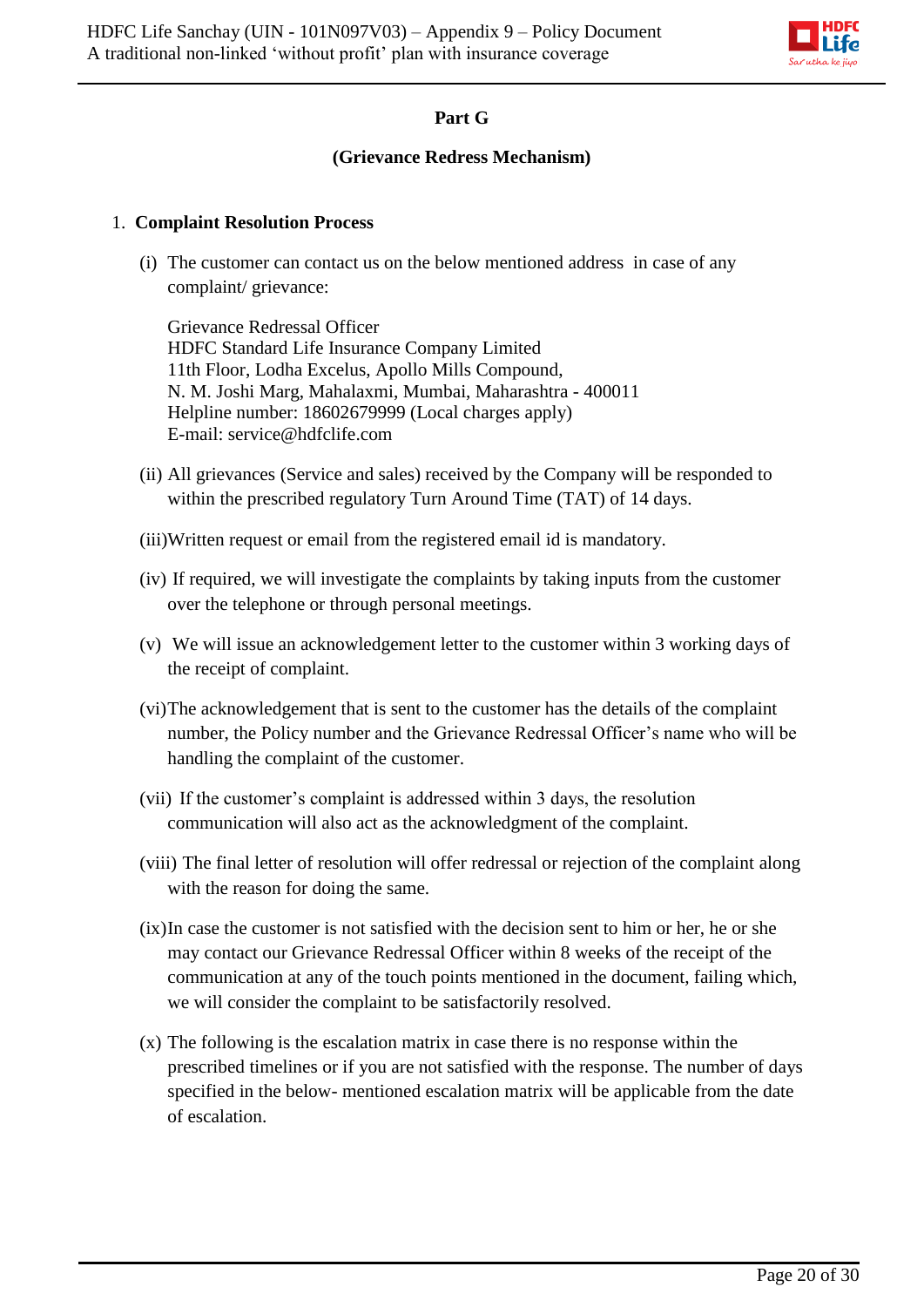

| <b>Level</b>          | <b>Designation</b>                         | <b>Response Time</b> |
|-----------------------|--------------------------------------------|----------------------|
| 1st Level             | Sr. Manager - Customer Relations           | 10 working days      |
| 2nd Level (for        | <b>Vice President - Customer Relations</b> | 10 working days      |
| response not received |                                            |                      |
| from Level 1)         |                                            |                      |
| Final Level (for      | Sr. Vice President and Head                | 3 working days       |
| response not received | Customer Relations & Principal             |                      |
| from Level 2)         | Grievance Redressal Officer                |                      |

You are requested to follow the aforementioned matrix to receive satisfactory response from us.

- (xi) If you are not satisfied with the response or do not receive a response from us within 14 days, you may approach the Grievance Cell of the Insurance Regulatory and Development Authority of India (IRDAI) on the following contact details:
	- IRDAI Grievance Call Centre (IGCC) TOLL FREE NO:155255
	- Email ID: complaints@irda.gov.in
	- Online- You can register your complaint online at http://www.igms.irda.gov.in/
	- Address for communication for complaints by fax/paper: Consumer Affairs Department Insurance Regulatory and Development Authority of India 9th floor, United India Towers, Basheerbagh Hyderabad – 500 029, Telangana State (India) Fax No: 91- 40 – 6678 9768

2. In the event you are dissatisfied with the response provided by us, you may approach the Insurance Ombudsman in your region. The contact details of the Insurance Ombudsman are provided below.

| <b>Office of the</b> | <b>Contact Details</b>                     | <b>Areas of</b>     |
|----------------------|--------------------------------------------|---------------------|
| Ombudsman            |                                            | <b>Jurisdiction</b> |
| <b>AHMEDABAD</b>     | Office of the Insurance Ombudsman,         | Gujarat, Dadra &    |
|                      | 2nd Floor, Ambica House,                   | Nagar Haveli,       |
|                      | Nr. C.U. Shah College, Ashram Road,        | Daman and Diu       |
|                      | AHMEDABAD-380014.                          |                     |
|                      | Tel.:- 079-27545441/27546139 Fax: 079-     |                     |
|                      | 27546142                                   |                     |
|                      | Email: bimalokpal.ahmedabad@gbic.co.in     |                     |
| <b>BHOPAL</b>        | Office of the Insurance Ombudsman,         | Madhya Pradesh &    |
|                      | 2nd Floor, Janak Vihar Complex,            | Chhattisgarh        |
|                      | 6, Malviya Nagar, Opp. Airtel, Near New    |                     |
|                      | Market,                                    |                     |
|                      | BHOPAL(M.P.)-462 003.                      |                     |
|                      | Tel.:- 0755-2769201/9202 Fax: 0755-2769203 |                     |
|                      | Email: bimalokpal.bhopal@gbic.co.in        |                     |
| <b>BHUBANESHWAR</b>  | Office of the Insurance Ombudsman,         | Orissa              |

## **2. Details and addresses of Insurance Ombudsman**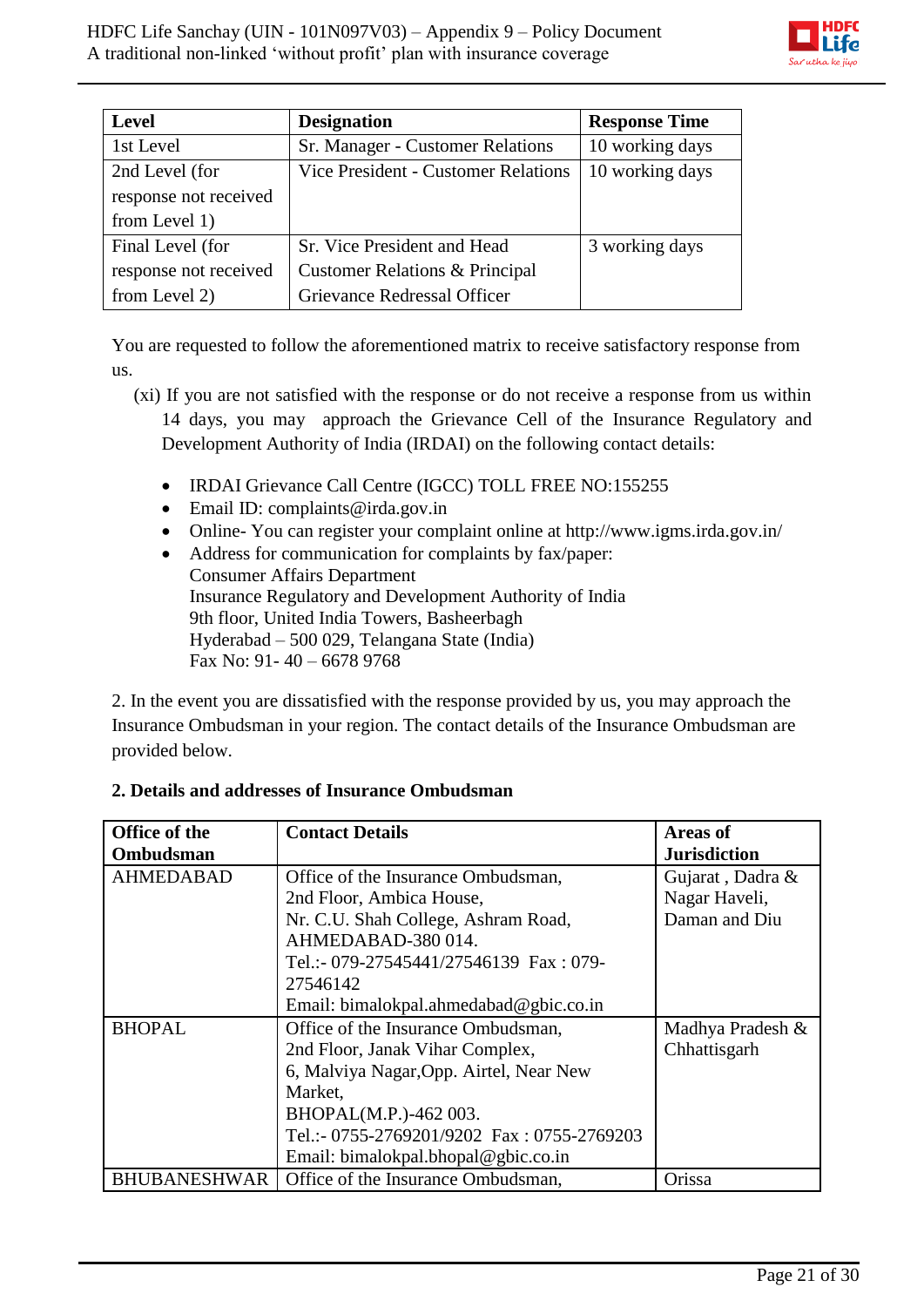

|                   | 62, Forest Park,<br>BHUBANESHWAR-751 009.<br>Tel.:- 0674-2596455/2596003 Fax: 0674-<br>2596429<br>Email: bimalokpal.bhubaneswar@gbic.co.in                                                                                                    |                                                                                            |
|-------------------|-----------------------------------------------------------------------------------------------------------------------------------------------------------------------------------------------------------------------------------------------|--------------------------------------------------------------------------------------------|
| <b>BENGALURU</b>  | Office of the Insurance Ombudsman,<br>24th Main Road, Jeevan Soudha Bldg.<br>JP Nagar, 1st Phase,<br>Bengaluru $-560025$ .<br>Tel No: 080-22222049/22222048<br>Email: bimalokpal.bengaluru @gbic.co.in                                        | Karnataka                                                                                  |
| <b>CHANDIGARH</b> | Office of the Insurance Ombudsman,<br>S.C.O. No.101-103,2nd Floor,<br>Batra Building, Sector 17-D,<br>CHANDIGARH-160 017.<br>Tel.:- 0172-2706468/2705861 Fax: 0172-<br>2708274<br>Email: bimalokpal.chandigarh@gbic.co.in                     | Punjab, Haryana,<br>Himachal Pradesh,<br>Jammu & Kashmir<br>, Chandigarh                   |
| <b>CHENNAI</b>    | Office of the Insurance Ombudsman,<br>Fathima Akhtar Court,<br>4th Floor, 453 (old 312),<br>Anna Salai, Teynampet,<br><b>CHENNAI-600 018.</b><br>Tel.:- 044-24333668 /24335284  Fax: 044-<br>24333664<br>Email: bimalokpal.chennai@gbic.co.in | Tamil Nadu,<br>Pondicherry Town<br>and Karaikal<br>(which are part of<br>Pondicherry)      |
| <b>NEW DELHI</b>  | Office of the Insurance Ombudsman,<br>2/2 A, Universal Insurance Bldg.,<br>Asaf Ali Road,<br>NEW DELHI-110 002.<br>Tel.:- 011-23237539/23232481  Fax: 011-<br>23230858<br>Email: bimalokpal.delhi@gbic.co.in                                  | Delhi                                                                                      |
| <b>GUWAHATI</b>   | Office of the Insurance Ombudsman,<br>"Jeevan Nivesh", 5th Floor,<br>Near Panbazar Overbridge, S.S. Road,<br>GUWAHATI-781 001 (ASSAM).<br>Tel.:- 0361-2132204/5  Fax: 0361-2732937<br>Email: bimalokpal.guwahati@gbic.co.in                   | Assam,<br>Meghalaya,<br>Manipur, Mizoram,<br>Arunachal Pradesh,<br>Nagaland and<br>Tripura |
| <b>HYDERABAD</b>  | Office of the Insurance Ombudsman,<br>6-2-46, 1st Floor, Moin Court,<br>A.C. Guards, Lakdi-Ka-Pool,<br>HYDERABAD-500 004.<br>Tel: 040-65504123/23312122 Fax: 040-<br>23376599<br>Email: bimalokpal.hyderabad@gbic.co.in                       | Andhra Pradesh,<br>Telangana, Yanam<br>and part of<br>Territory of<br>Pondicherry          |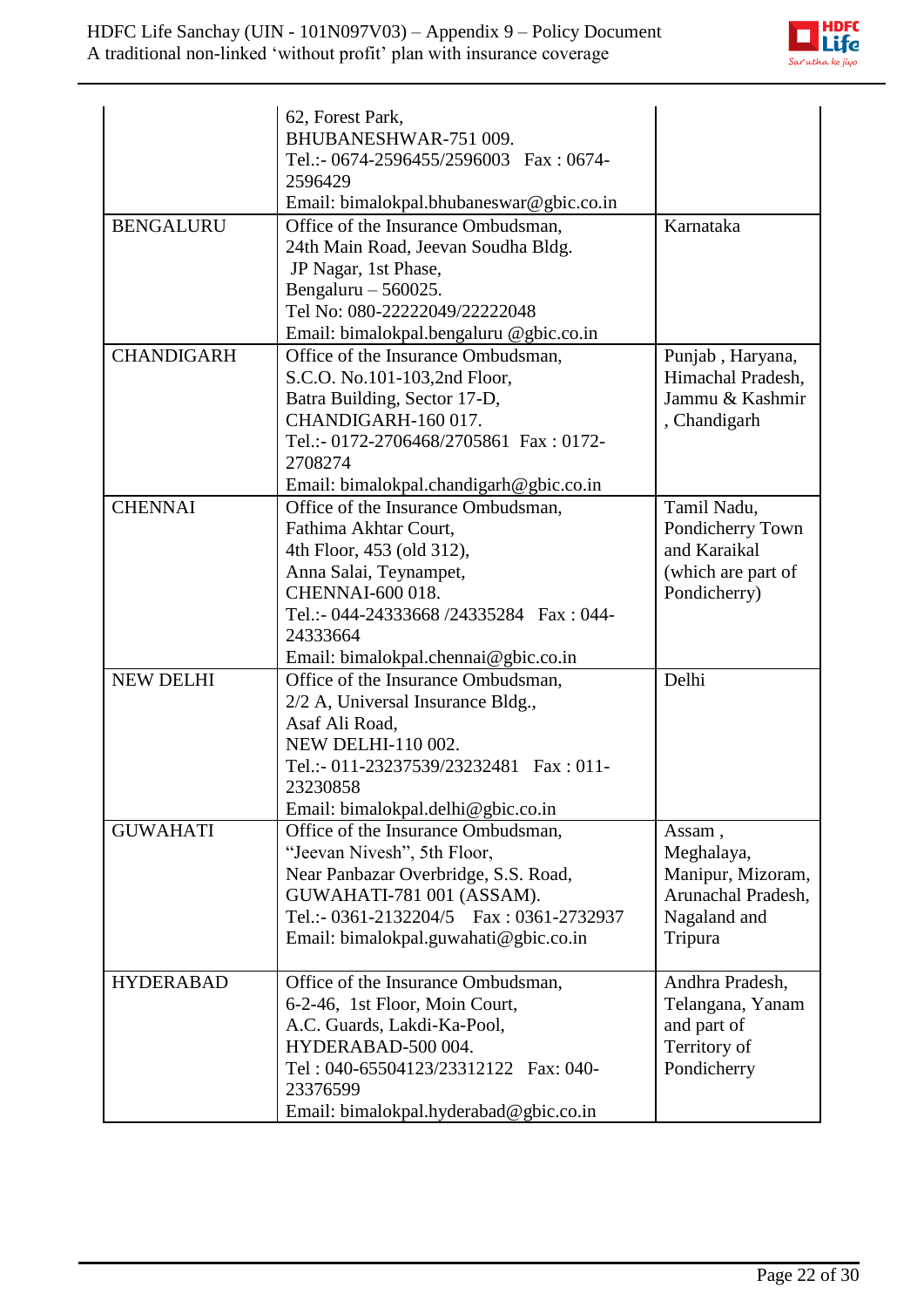

| <b>JAIPUR</b><br><b>KOCHI</b> | Office of the Insurance Ombudsman,<br>Ground Floor, Jeevan Nidhi II,<br>Bhawani Singh Road,<br>Jaipur $-302005$<br>Tel: 0141-2740363<br>Email: bimalokpal.jaipur@gbic.co.in<br>Office of the Insurance Ombudsman,                                                       | Rajasthan<br>Kerala,                                                                          |
|-------------------------------|-------------------------------------------------------------------------------------------------------------------------------------------------------------------------------------------------------------------------------------------------------------------------|-----------------------------------------------------------------------------------------------|
|                               | 2nd Floor, CC 27/2603, Pulinat Bldg.,<br>Opp. Cochin Shipyard, M.G. Road,<br>ERNAKULAM-682015.<br>Tel: 0484-2358759/2359338 Fax: 0484-<br>2359336                                                                                                                       | Lakshadweep,<br>Mahe $-$ a part of<br>Pondicherry                                             |
| <b>KOLKATA</b>                | Email: bimalokpal.ernakulam@gbic.co.in<br>Office of the Insurance Ombudsman,<br>Hindustan Building. Annexe,<br>4th Floor, C.R. Avenue,<br>KOLKATA-700 072.<br>Tel: 033-22124339/22124340 Fax: 033-<br>22124341                                                          | West Bengal,<br>Bihar, Jharkhand<br>and Andaman &<br>Nicobar Islands,<br>Sikkim               |
| <b>LUCKNOW</b>                | Email: bimalokpal.kolkata@gbic.co.in<br>Office of the Insurance Ombudsman,<br>Jeevan Bhawan, Phase-2,<br>6th Floor, Nawal Kishore Road,<br>Hazaratganj,<br>LUCKNOW-226 001.<br>Tel: 0522 -2231331/2231330 Fax: 0522-<br>2231310<br>Email: bimalokpal.lucknow@gbic.co.in | <b>Uttar Pradesh and</b><br>Uttaranchal                                                       |
| <b>MUMBAI</b>                 | Office of the Insurance Ombudsman,<br>3rd Floor, Jeevan Seva Annexe,<br>S.V. Road, Santacruz(W),<br>MUMBAI-400 054.<br>Fax: 022-<br>Tel: 022-26106928/26106552<br>26106052<br>Email: bimalokpal.mumbai@gbic.co.in                                                       | Goa, Mumbai<br>Metropolitan<br>Region excluding<br>Navi Mumbai &<br>Thane                     |
| <b>PUNE</b>                   | 2nd Floor, Jeevan Darshan,<br>N.C. Kelkar Road,<br>Narayanpet,<br>PUNE - 411030.<br>Tel: 020-32341320<br>Email: bimalokpal.pune@gbic.co.in                                                                                                                              | Maharashtra Area<br>of Navi Mumbai<br>and Thane<br>excluding Mumbai<br>Metropolitan<br>Region |

# **b. Power of Ombudsman-**

The Ombudsman may receive and consider-

[\(i\)](http://indiankanoon.org/doc/160521836/) complaints under rule 13 of Redressal of Public Grievances Rules , 1998;

[\(ii\)](http://indiankanoon.org/doc/156757242/) any partial or total repudiation of claims by the Company;

[\(iii\)](http://indiankanoon.org/doc/163591613/) any dispute in regard to Premium paid or payable in terms of the Policy;

[\(iv\)](http://indiankanoon.org/doc/31367799/) any dispute on the legal construction of the Policy insofar as such disputes relate to claims;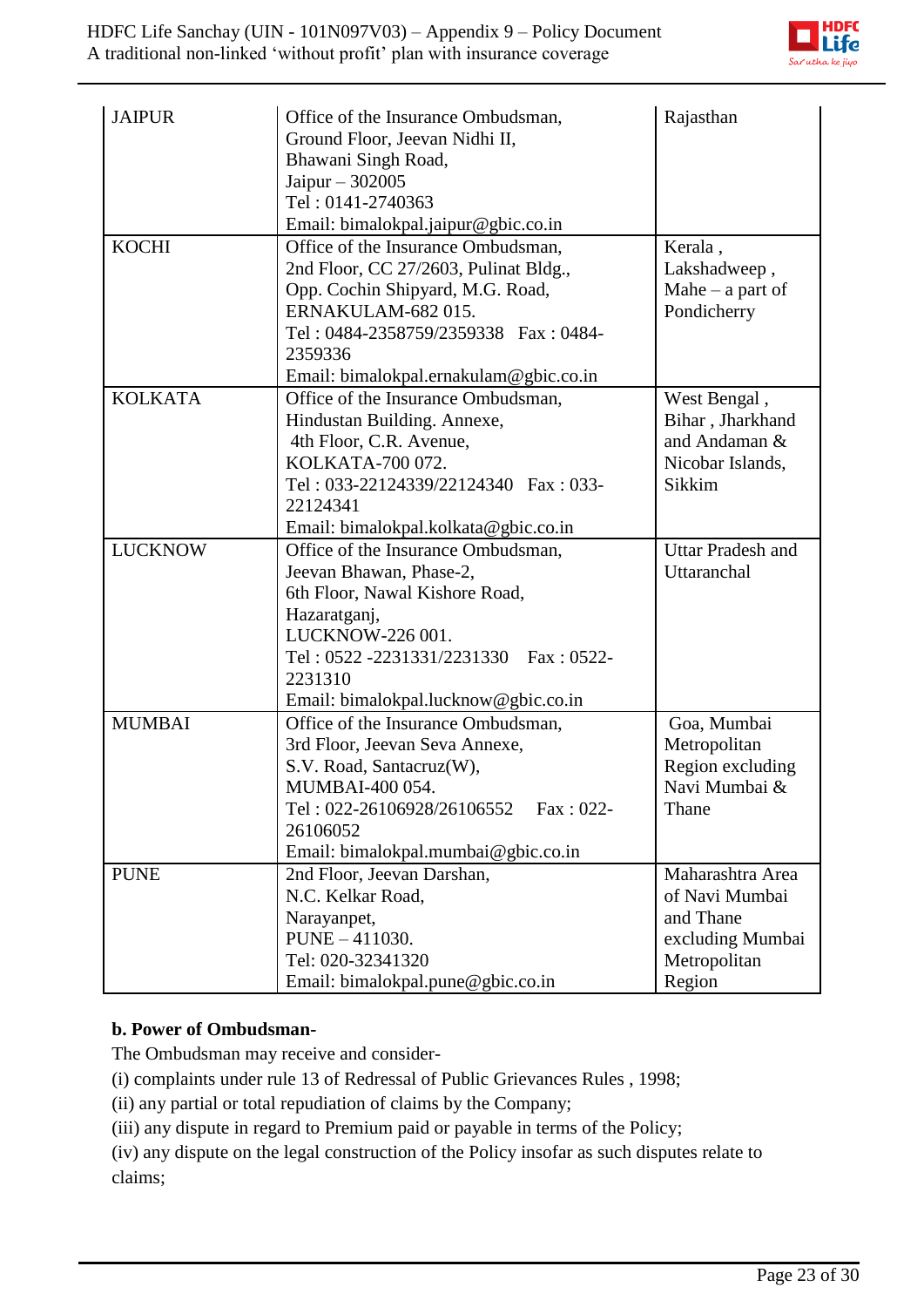

[\(v\)](http://indiankanoon.org/doc/26463888/) delay in settlement of claims;

[\(vi\)](http://indiankanoon.org/doc/47238858/) non-issue of any insurance document to customers after receipt of Premium.

#### **c. Manner in which complaint is to be made -**

- [\(i\)](http://indiankanoon.org/doc/160481793/) Policyholder who has a grievance against the Company, may himself or through his legal heirs make a complaint in writing to the Ombudsman within whose jurisdiction the branch or office of the Company complained against is located.
- [\(ii\)](http://indiankanoon.org/doc/116915928/) The complaint shall be in writing duly signed by the complainant or through his legal heirs and shall state clearly the name and address of the complainant, the name of the branch or office of the Company against which the complaint is made, the fact giving rise to complaint supported by documents, if any, relied on by the complainant, the nature and extent of the loss caused to the complainant and the relief sought from the Ombudsman.
- [\(iii\)](http://indiankanoon.org/doc/99464357/) No complaint to the Ombudsman shall lie unless -

[\(a\)](http://indiankanoon.org/doc/87794950/) The complainant had before making a complaint to the Ombudsman made a written representation to the Company named in the complaint and either the Company had rejected the complaint or the complainant had not received any reply within a period of one month after the Company received his representation or the complainant is not satisfied with the reply given to him by the Company;

[\(b\)](http://indiankanoon.org/doc/84880221/) The complaint is made not later than one year after the Company had rejected the representation or sent its final reply on the representation of the complainant; and

[\(c\)](http://indiankanoon.org/doc/116794480/) The complaint is not on the same subject-matter, for which any proceedings before any court, or Consumer Forum or arbitrator is pending or were so earlier.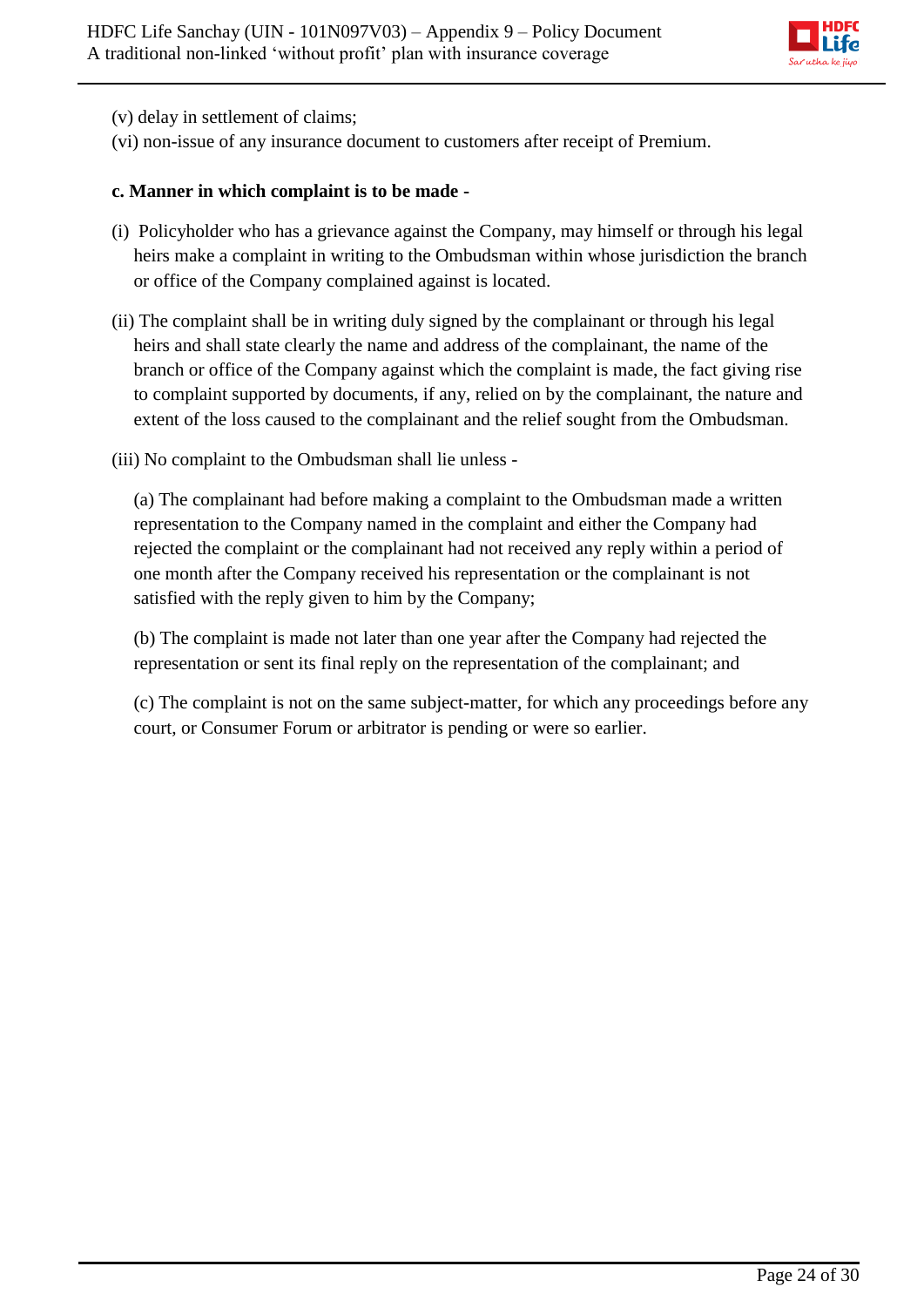

## **Annexure I**

### **Section 38 - Assignment or Transfer of Insurance Policies**

Assignment or transfer of a policy should be in accordance with Section 38 of the Insurance Act, 1938 as amended by Insurance Laws (Amendment) Act, 2015 dated 23.03.2015. The extant provisions in this regard are as follows:

- (1) This policy may be transferred/assigned, wholly or in part, with or without consideration.
- (2) An Assignment may be effected in a policy by an endorsement upon the policy itself or by a separate instrument under notice to the Insurer.
- (3) The instrument of assignment should indicate the fact of transfer or assignment and the reasons for the assignment or transfer, antecedents of the assignee and terms on which assignment is made.
- (4) The assignment must be signed by the transferor or assignor or duly authorized agent and attested by at least one witness.
- (5) The transfer or assignment shall not be operative as against an insurer until a notice in writing of the transfer or assignment and either the said endorsement or instrument itself or copy there of certified to be correct by both transferor and transferee or their duly authorised agents have been delivered to the insurer.
- (6) Fee to be paid for assignment or transfer can be specified by the Authority through Regulations.
- (7) On receipt of notice with fee, the insurer should Grant a written acknowledgement of receipt of notice. Such notice shall be conclusive evidence against the insurer of duly receiving the notice.
- (8) If the insurer maintains one or more places of business, such notices shall be delivered only at the place where the policy is being serviced.
- (9) The insurer may accept or decline to act upon any transfer or assignment or endorsement, if it has sufficient reasons to believe that it is (a) not bonafide or (b) not in the interest of the policyholder or (c) not in public interest or (d) is for the purpose of trading of the insurance policy.
- (10) Before refusing to act upon endorsement, the Insurer should record the reasons in writing and communicate the same in writing to Policyholder within 30 days from the date of policyholder giving a notice of transfer or assignment.
- (11) In case of refusal to act upon the endorsement by the Insurer, any person aggrieved by the refusal may prefer a claim to IRDAI within 30 days of receipt of the refusal letter from the Insurer.
- (12) The priority of claims of persons interested in an insurance policy would depend on the date on which the notices of assignment or transfer is delivered to the insurer; where there are more than one instruments of transfer or assignment, the priority will depend on dates of delivery of such notices. Any dispute in this regard as to priority should be referred to Authority.
- (13) Every assignment or transfer shall be deemed to be absolute assignment or transfer and the assignee or transferee shall be deemed to be absolute assignee or transferee, except a. where assignment or transfer is subject to terms and conditions of transfer or assignment OR

b. where the transfer or assignment is made upon condition that i. the proceeds under the policy shall become payable to policyholder or nominee(s) in the event of assignee or transferee dying before the insured OR ii. the insured surviving the term of the policy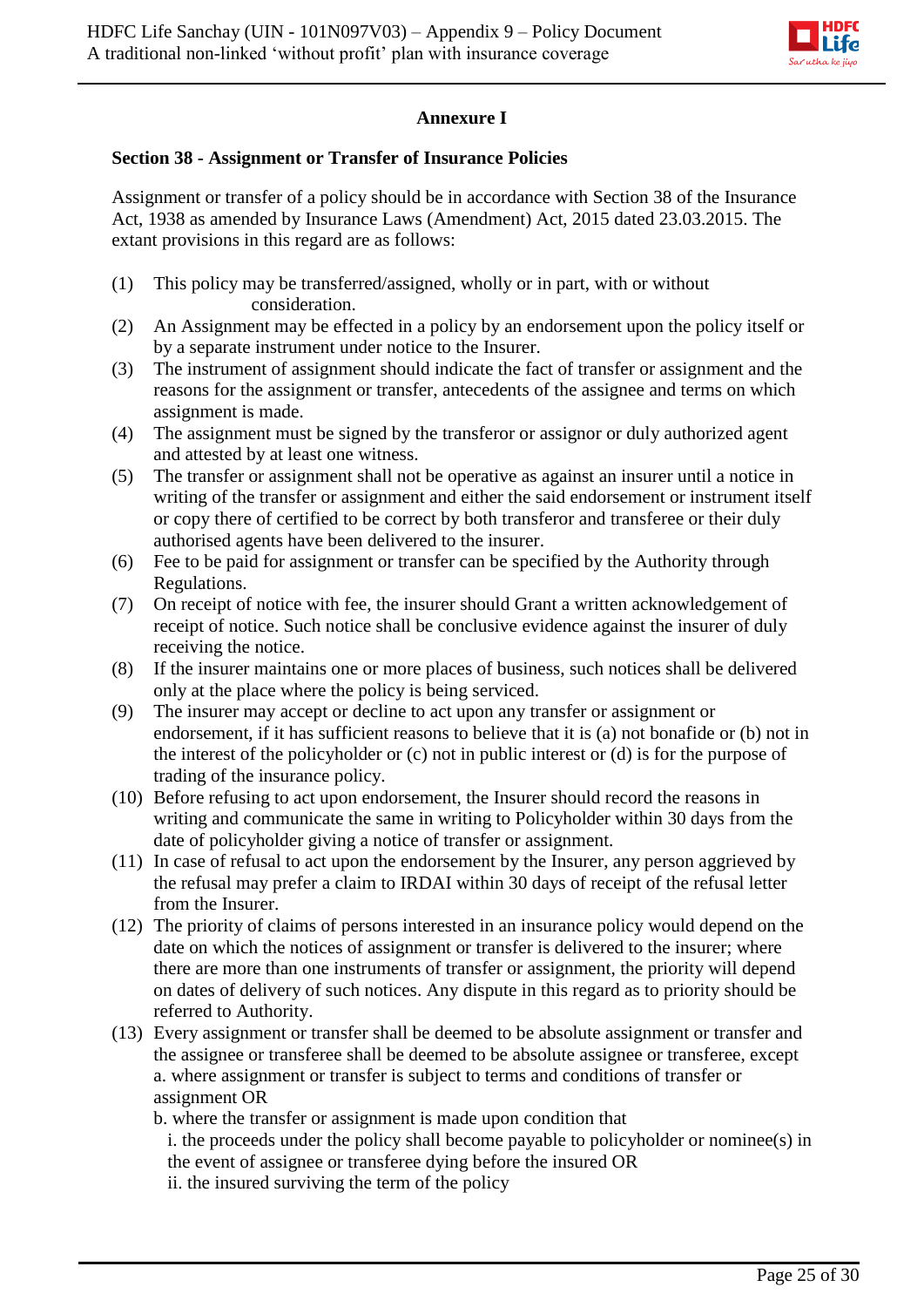

Such conditional assignee will not be entitled to obtain a loan on policy or surrender the policy. This provision will prevail notwithstanding any law or custom having force of law which is contrary to the above position.

- (14) In other cases, the insurer shall, subject to terms and conditions of assignment, recognize the transferee or assignee named in the notice as the absolute transferee or assignee and such person
	- a. shall be subject to all liabilities and equities to which the transferor or assignor was subject to at the date of transfer or assignment and
	- b. may institute any proceedings in relation to the policy
	- c. obtain loan under the policy or surrender the policy without obtaining the consent of the transferor or assignor or making him a party to the proceedings
- (15) Any rights and remedies of an assignee or transferee of a life insurance policy under an assignment or transfer effected before commencement of the *Insurance Laws (Amendment) Act, 2015* shall not be affected by this section.

*[Disclaimer: This is not a comprehensive list of amendments of Insurance Laws (Amendment) Act, 2015 and only a simplified version prepared for general information. Policy Holders are advised to refer to Insurance Laws (Amendment) Act, 2015 dated 23.03.2015 for complete and accurate details. ]*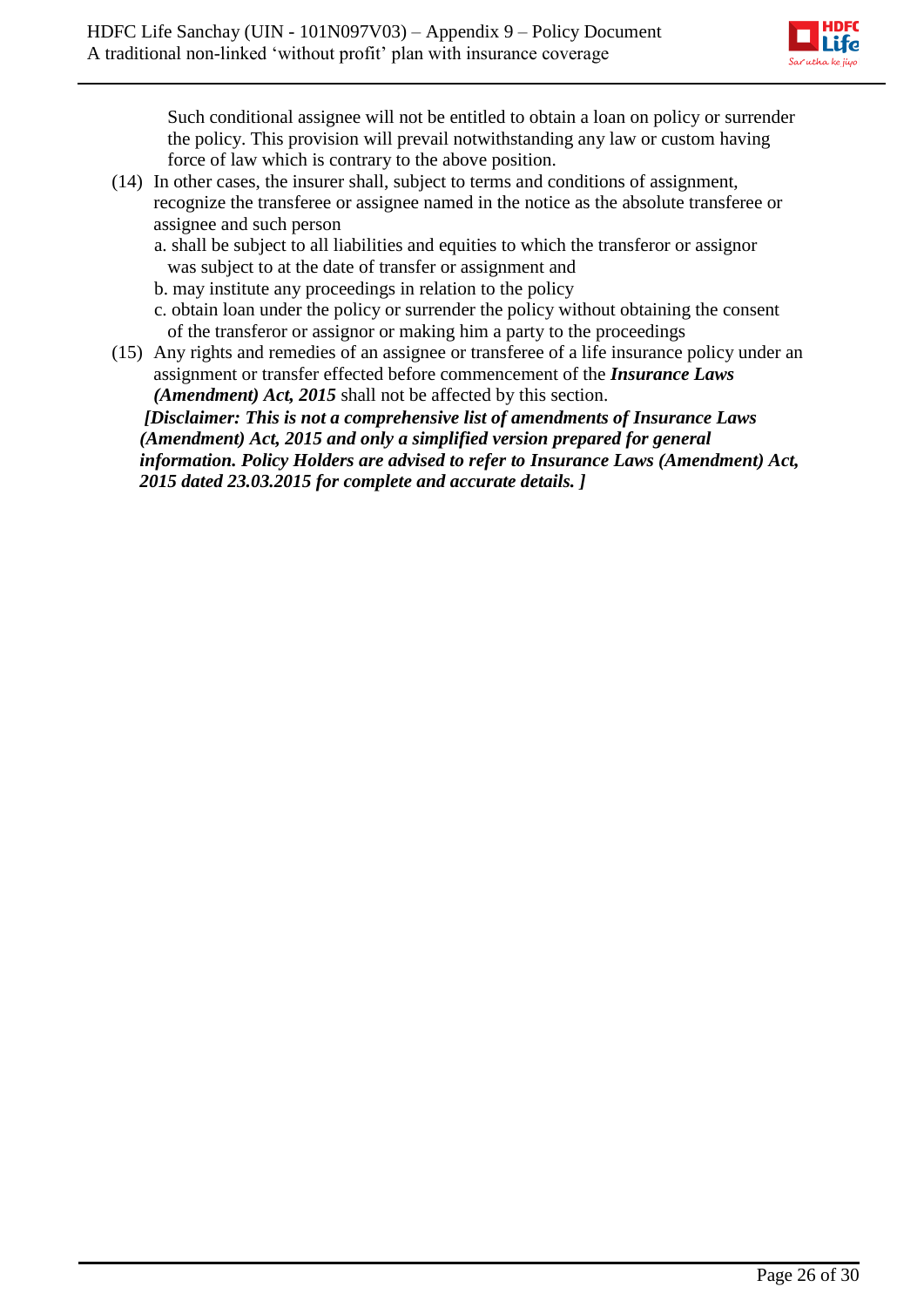

# **Annexure II**

## **Section 39 - Nomination by policyholder**

Nomination of a life insurance Policy is as below in accordance with Section 39 of the Insurance Act, 1938 as amended by Insurance Laws (Amendment) Act, 2015 dated 23.03.2015. The extant provisions in this regard are as follows:

- 1) The policyholder of a life insurance on his own life may nominate a person or persons to whom money secured by the policy shall be paid in the event of his death.
- 2) Where the nominee is a minor, the policyholder may appoint any person to receive the money secured by the policy in the event of policyholder's death during the minority of the nominee. The manner of appointment to be laid down by the insurer.
- 3) Nomination can be made at any time before the maturity of the policy.
- 4) Nomination may be incorporated in the text of the policy itself or may be endorsed on the policy communicated to the insurer and can be registered by the insurer in the records relating to the policy.
- 5) Nomination can be cancelled or changed at any time before policy matures, by an endorsement or a further endorsement or a will as the case may be.
- 6) A notice in writing of Change or Cancellation of nomination must be delivered to the insurer for the insurer to be liable to such nominee. Otherwise, insurer will not be liable if a bonafide payment is made to the person named in the text of the policy or in the registered records of the insurer.
- 7) Fee to be paid to the insurer for registering change or cancellation of a nomination can be specified by the Authority through Regulations.
- 8) On receipt of notice with fee, the insurer should grant a written acknowledgement to the policyholder of having registered a nomination or cancellation or change thereof.
- 9) A transfer or assignment made in accordance with Section 38 shall automatically cancel the nomination except in case of assignment to the insurer or other transferee or assignee for purpose of loan or against security or its reassignment after repayment. In such case, the nomination will not get cancelled to the extent of insurer's or transferee's or assignee's interest in the policy. The nomination will get revived on repayment of the loan.
- 10) The right of any creditor to be paid out of the proceeds of any policy of life insurance shall not be affected by the nomination.
- 11) In case of nomination by policyholder whose life is insured, if the nominees die before the policyholder, the proceeds are payable to policyholder or his heirs or legal representatives or holder of succession certificate.
- 12) In case nominee(s) survive the person whose life is insured, the amount secured by the policy shall be paid to such survivor(s).
- 13) Where the policyholder whose life is insured nominates his (a) parents or (b) spouse or (c) children or (d) spouse and children (e) or any of them; the nominees are beneficially entitled to the amount payable by the insurer to the policyholder unless it is proved that policyholder could not have conferred such beneficial title on the nominee having regard to the nature of his title.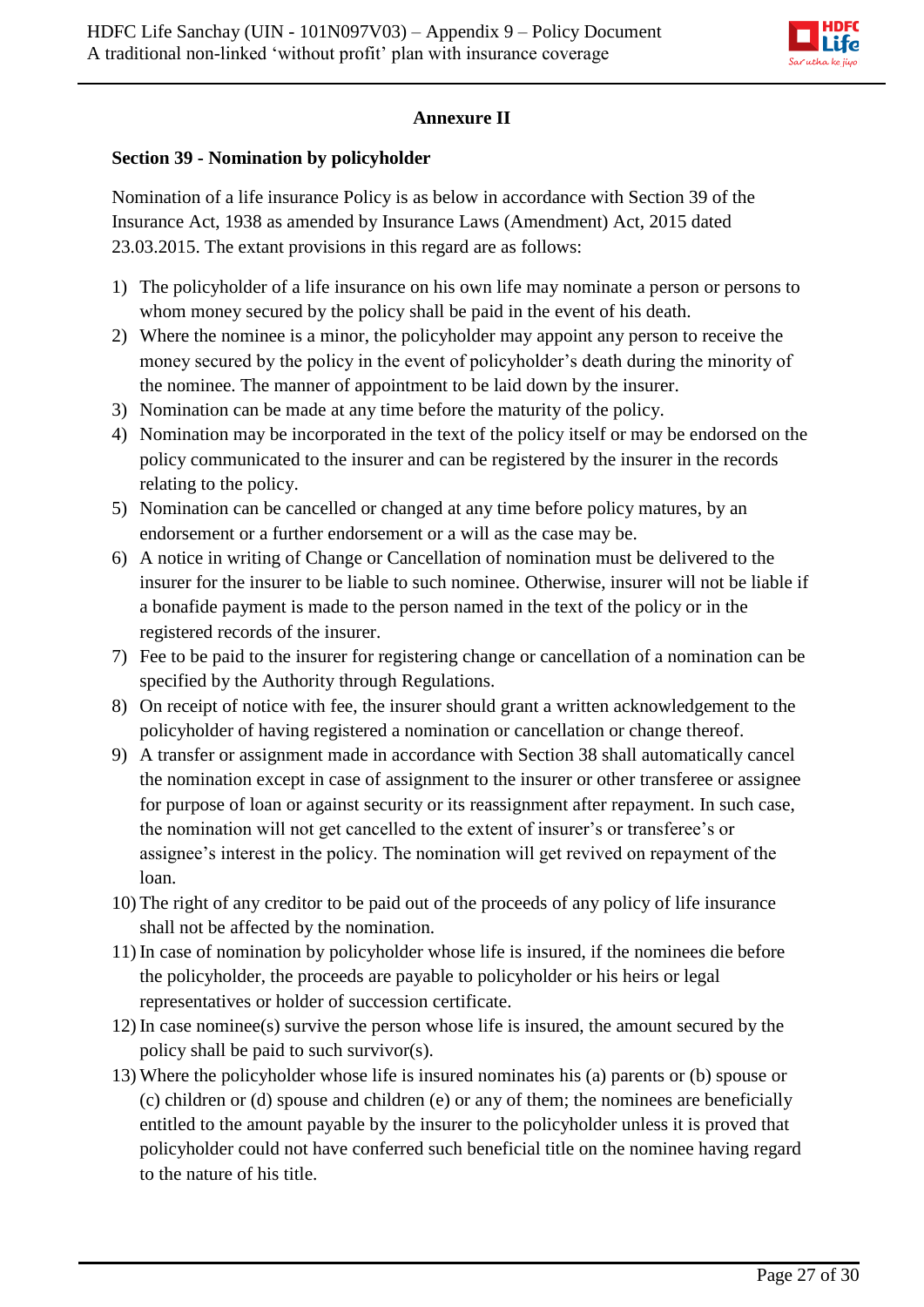

- 14) If nominee(s) die after the policyholder but before his share of the amount secured under the policy is paid, the share of the expired nominee(s) shall be payable to the heirs or legal representative of the nominee or holder of succession certificate of such nominee(s).
- 15) The provisions of sub-section 7 and 8 (13 and 14 above) shall apply to all life insurance policies maturing for payment after the commencement of Insurance Laws (Amendment) Act, 2015 (i.e. 23.03.2015).
- 16) If policyholder dies after maturity but the proceeds and benefit of the policy has not been paid to him because of his death, his nominee(s) shall be entitled to the proceeds and benefit of the policy.
- 17) The provisions of Section 39 are not applicable to any life insurance policy to which Section 6 of Married Women's Property Act, 1874 applies or has at any time applied except where before or Insurance Laws (Amendment) Act, 2015, a nomination is made in favour of spouse or children or spouse and children whether or not on the face of the policy it is mentioned that it is made under Section 39. Where nomination is intended to be made to spouse or children or spouse and children under Section 6 of MWP Act, it should be specifically mentioned on the policy. In such a case only, the provisions of Section 39 will not apply.

*[Disclaimer: This is not a comprehensive list of amendments of Insurance Laws (Amendment) Act, 2015 and only a simplified version prepared for general information. Policy Holders are advised to refer to Insurance Laws (Amendment) Act, 2015 dated 23.03.2015 for complete and accurate details.*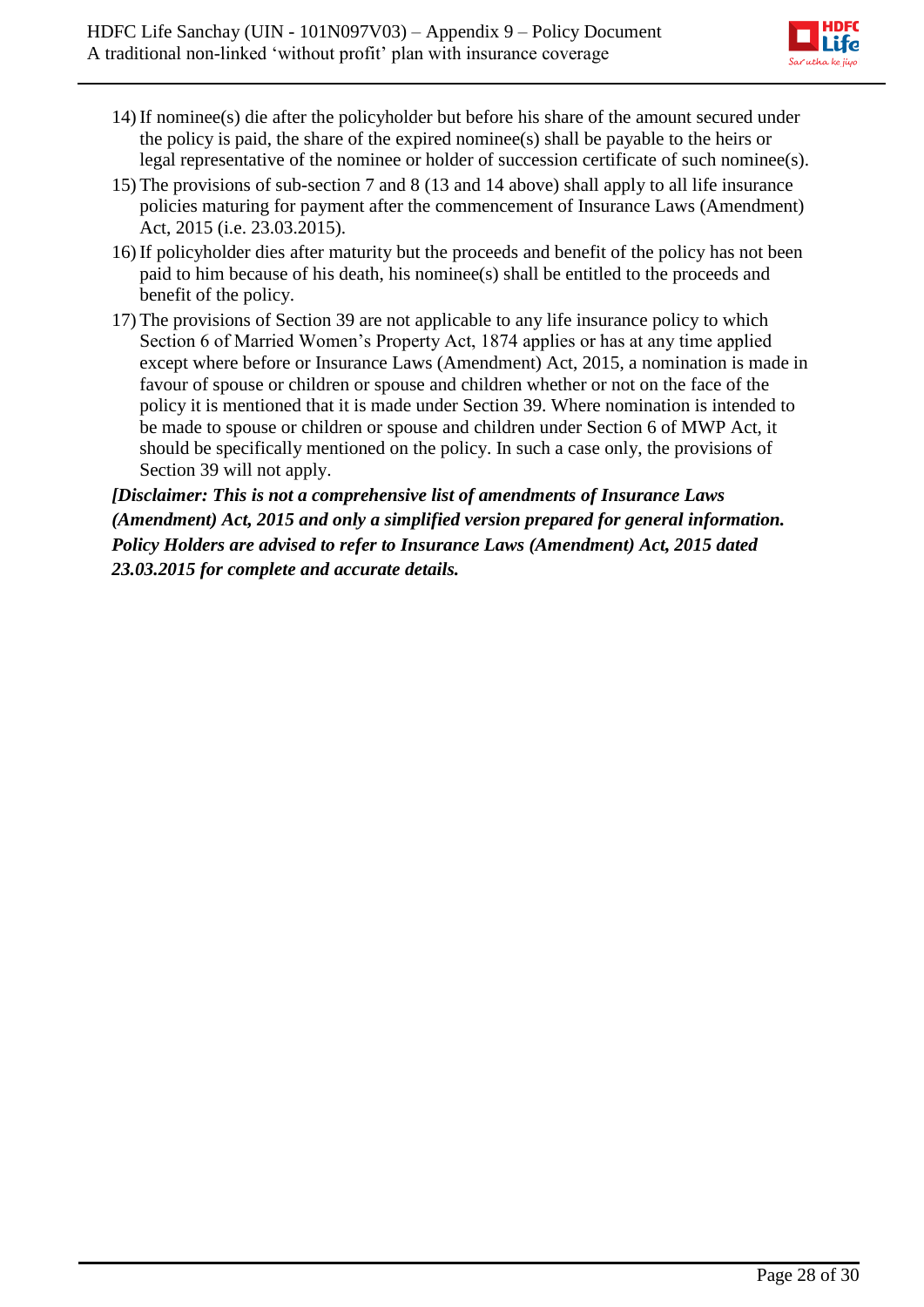

# **Annexure III**

# **Section 45 – Policy shall not be called in question on the ground of mis-statement after three years**

Provisions regarding policy not being called into question in terms of Section 45 of the Insurance Act, 1938, as amended Insurance Laws (Amendment) Act, 2015 dated 23.03.2015are as follows:

- 1) No Policy of Life Insurance shall be called in question on any ground whatsoever after expiry of 3 yrs from
	- a. the date of issuance of policy or
	- b. the date of commencement of risk or
	- c. the date of revival of policy or
	- d. the date of rider to the policy
	- whichever is later.
- 2) On the ground of fraud, a policy of Life Insurance may be called in question within 3 years from
	- a. the date of issuance of policy or
	- b. the date of commencement of risk or
	- c. the date of revival of policy or
	- d. the date of rider to the policy

whichever is later.

For this, the insurer should communicate in writing to the insured or legal representative or nominee or assignees of insured, as applicable, mentioning the ground and materials on which such decision is based.

3) Fraud means any of the following acts committed by insured or by his agent, with the intent to deceive the insurer or to induce the insurer to issue a life insurance policy: a. The suggestion, as a fact of that which is not true and which the insured does not believe to be true;

b. The active concealment of a fact by the insured having knowledge or belief of the fact;

- c. Any other act fitted to deceive; and
- d. Any such act or omission as the law specifically declares to be fraudulent.
- 4) Mere silence is not fraud unless, depending on circumstances of the case, it is the duty of the insured or his agent keeping silence to speak or silence is in itself equivalent to speak.
- 5) No Insurer shall repudiate a life insurance Policy on the ground of Fraud, if the Insured / beneficiary can prove that the misstatement was true to the best of his knowledge and there was no deliberate intention to suppress the fact or that such mis-statement of or suppression of material fact are within the knowledge of the insurer. Onus of disproving is upon the policyholder, if alive, or beneficiaries.
- 6) Life insurance Policy can be called in question within 3 years on the ground that any statement of or suppression of a fact material to expectancy of life of the insured was incorrectly made in the proposal or other document basis which policy was issued or revived or rider issued. For this, the insurer should communicate in writing to the insured